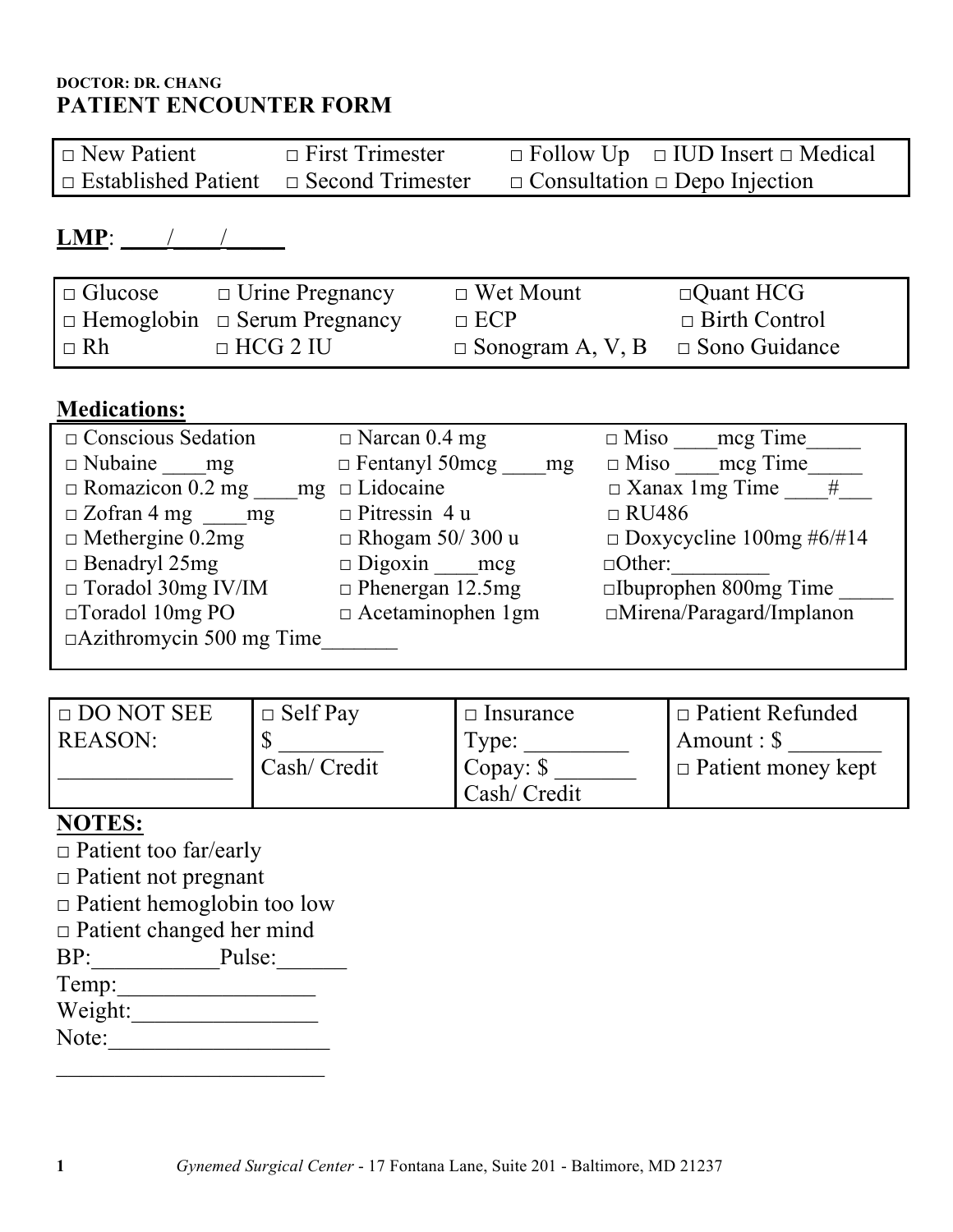# *1 Patient Registration Form & Consent for Medical Treatment*

| $\text{Race}\_$                                                                  |  |  |
|----------------------------------------------------------------------------------|--|--|
| Home Phone North Work Phone North Base Cell phone Number 2012                    |  |  |
|                                                                                  |  |  |
|                                                                                  |  |  |
| Relationship Policy # $\frac{1}{2}$ Policy # $\frac{1}{2}$ Group # $\frac{1}{2}$ |  |  |
|                                                                                  |  |  |
| Emergency Contact Name & Phone #:                                                |  |  |
|                                                                                  |  |  |

### **REQUEST FOR MEDICAL TREATMENT**

I request that Gynemed Surgical Center provide me with medical treatment. If the clinicians at Gynemed Surgical Center are unable to provide me care for the symptoms that I present, they will provide me with a referral to an appropriate provider.

I have completely and accurately disclosed my medical history including: allergies, current medical treatment, surgical history, and any medications or other drugs previously or current being used.

I consent to all applicable testing that is a necessary part of my care. This includes blood drawing, ultrasounds and collection of specimens for evaluation.

I will be given information about the test(s), treatment(s), procedure(s), and contraceptive method(s) to be provided, including the benefits, risks, possible complications, and alternate choices. I understand that I should ask questions about anything I do not understand. I understand that a clinician is available to answer any questions I may have.

No guarantee has been given to me as to the results that may be obtained from any services I receive. I know that it is my choice whether or not to have services. I know that at any time, I can change my mind about receiving medical care.

I understand that if tests for certain sexually transmitted infections are positive, reporting of positive results to public health agencies is required by law.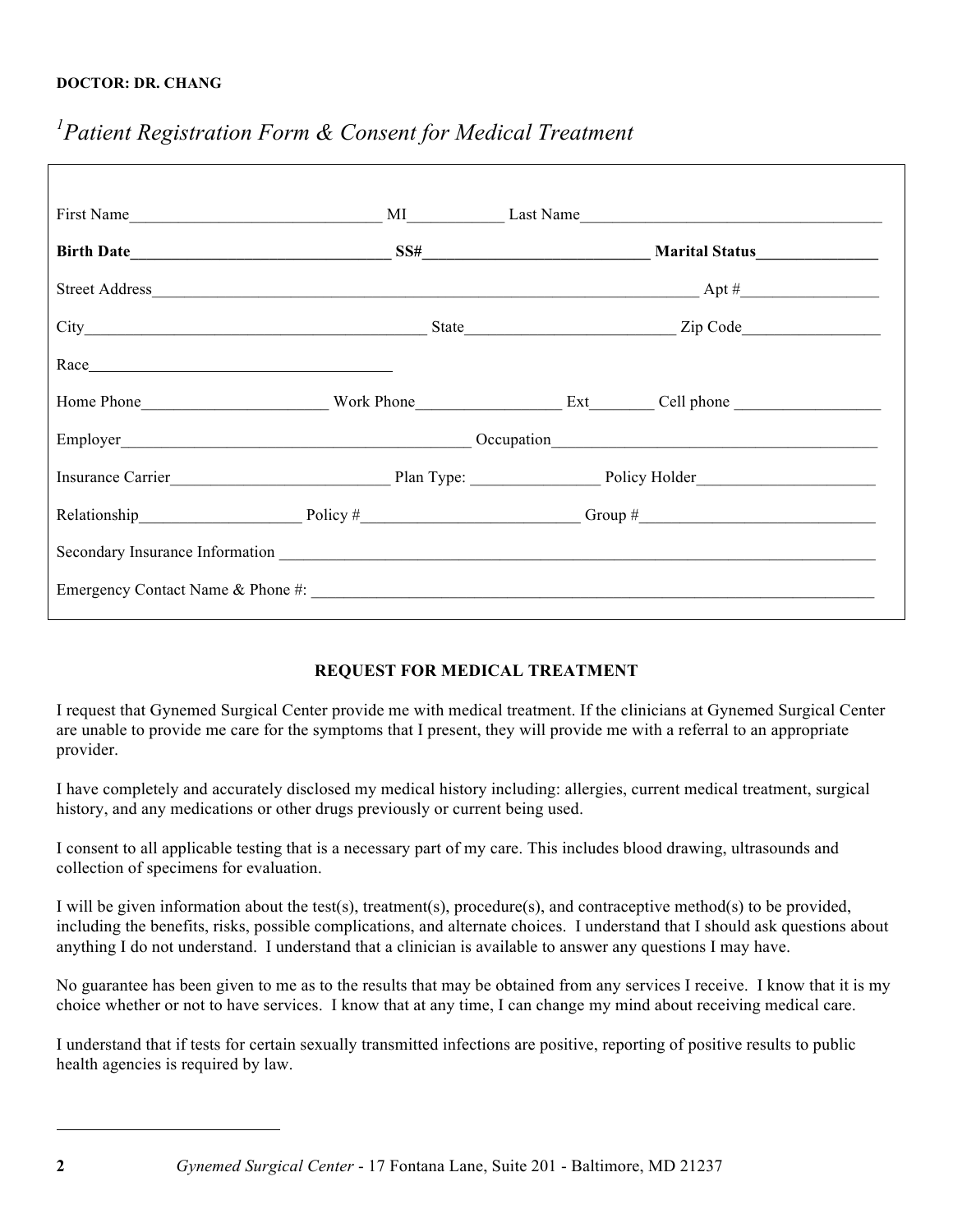I will be given referrals for further diagnosis or treatment if necessary. I understand that if referral is needed, I will assume responsibility for obtaining and paying for this care. I have been told how to get care in case of an emergency.

I understand that I must tell the staff if language interpreter services are necessary to my understanding of the written or spoken information given during my health care visits. I understand that free interpretive services may not be immediately available and I may need to be referred to another health care facility to provide the services necessary for my care.

I understand that any personal belongings such as; money, jewelry, cell phones, wallets etc... That are lost or stolen, Gynemed Surgical Center will not be held responsible. Please leave personal belongings with driver.

I understand that confidentiality will be maintained as described in Gynemed Surgical Centers *Notice of Health Information Privacy Practices*. I consent to the use and disclosure of my health information as described in *Notice of Health Information Privacy Practices*. I acknowledge receipt of Gynemed Surgical Center's notice of health information practices.

I hereby request that a person authorized by Gynemed Surgery Center provide appropriate evaluation, testing, and treatment (including a birth control drug or device, if I request it).

The *Patient Rights and Responsibilities*, including the facilities policy on advance directives, were made available to me at least 24 hours prior to my scheduled appointment.

Signature of patient  $\overline{\mathcal{S}}$ 

Date  $\Box$ 

Signature of witness Amanda C. (Electronic Signature)\_\_\_\_\_\_\_\_\_\_\_\_\_\_

Date

Signature of legal guardian (if applicable)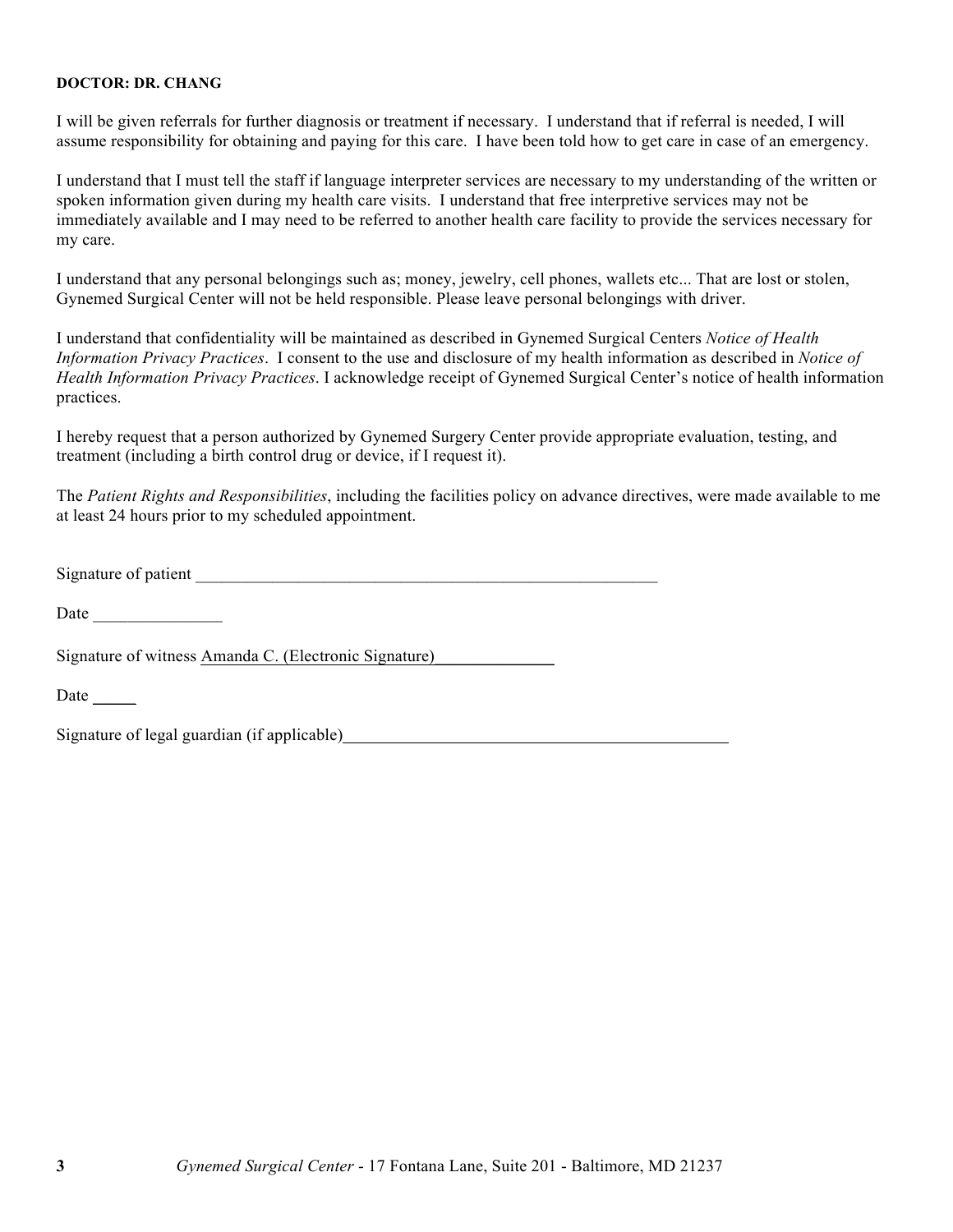### **Financial and Insurance Billing Policy**

Patient with active health insurance coverage through a carrier with whom this practice contracts must have their benefits verified before each visit. Third-party billing is offered with the following conditions:

- **1) Full estimated co-payment, co-insurance, and any unmet deductible are due at the time of service according to posted payment policies. The estimated co-payment, co-insurance, or unmet deductible may not be the actual charge once the claim has been processed by the insurance carrier. Patients may receive a refund for overpayment or a balance bill.**
- **2) Patients must provide insurance card and photo identification at each visit.**
- **3) Patients are fully responsible for obtaining any necessary referral before the appointment time.**

*Although the practice staff makes every effort to obtain accurate information from the insurance carrier, verification of benefits is not a guarantee that an insurance carrier will fully or partially pay a claim.* The insurance carrier makes the payment determination, based upon the plan's level of coverage and associated policies, upon receiving the claim.

I hereby request the direct payment of medical benefits be made to David M. O'Neil, M.D. and Gynemed Surgical Center (which are two separate entities) for any services rendered to me. I authorize any holder of medical information about me to release this information to my insurance carrier or its intermediaries, to the Health Care Financing Administration and its agents, to my attorney, or to another physician's office.

*I understand that because these services are performed for me, I am financially responsible for all charges whether or not paid by my insurance carrier.* If payment is fully or partially denied, I understand that my insurance carrier expects the practice to bill me directly for services rendered, and I agree to be personally and fully responsible for payment. If I fail to pay the balance of my account in a timely manner, I understand that my account may be turned over to a collections agency. I agree to pay all costs associated with this action including collection fees, attorney fees, and court costs.

Patient Signature:  $\Box$ 

| Gynemed Surgical Center Schedule of Common |                                                           |                    |             |                                                                                                                                               |                    |
|--------------------------------------------|-----------------------------------------------------------|--------------------|-------------|-----------------------------------------------------------------------------------------------------------------------------------------------|--------------------|
|                                            | <b>CPT Code</b>                                           | <b>Description</b> | Charge      | <b>CPT Code</b>                                                                                                                               | <b>Description</b> |
|                                            |                                                           |                    |             | Charge                                                                                                                                        |                    |
| 99203                                      | Office Visit                                              | 95.00              | 59840       | Surgical D & C                                                                                                                                | 500.00             |
| 76830                                      | Sonogram, TV                                              | 90.00              | 56302       |                                                                                                                                               |                    |
| 36415                                      | Venipuncture                                              | 25.00              | $- - - - -$ | <b>Facility Fee</b>                                                                                                                           | 850.00             |
| 86901                                      | Rh Typing                                                 | 15.00              | 99212       | Follow-Up Visit                                                                                                                               | 45.00              |
| 90782/J2790                                | RhoGam injection                                          | 140.00             |             |                                                                                                                                               |                    |
|                                            |                                                           |                    |             | The actual amount paid by an insurance carrier will be based upon the plan's coverage level and contracted fee schedule. Please refer to your |                    |
|                                            | Explanation of Benefits (E.O.B.) for payment information. |                    |             |                                                                                                                                               |                    |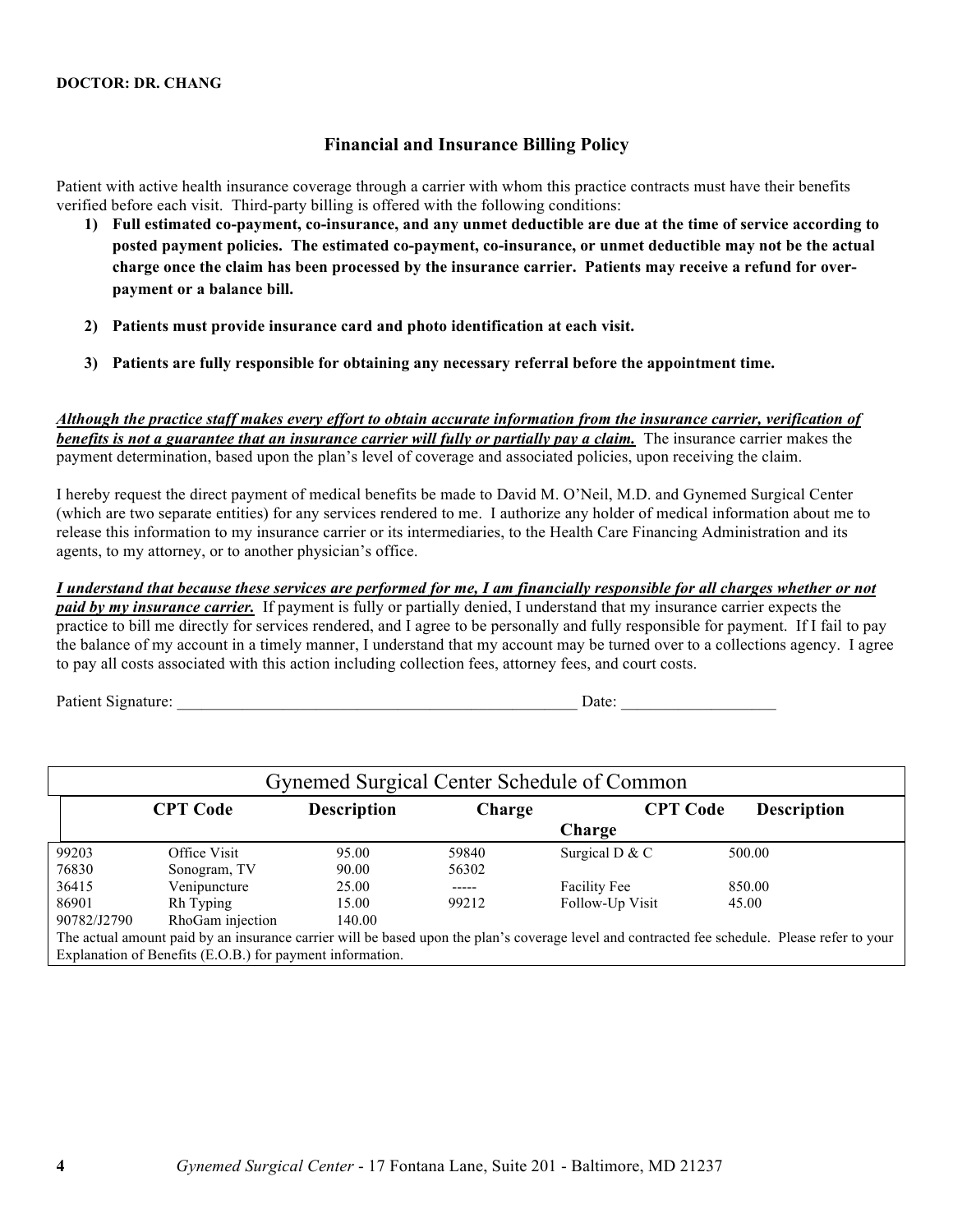#### *INFORMATION FOR SELF-PAY PATIENTS*

In order to make our services accessible to patients lacking health insurance coverage, our practice offers a significant discount for self-pay patients. We offer our surgical abortion service at a discounted package price that includes transvaginal sonogram, blood testing and RhoGam injection for Rh negative patients, surgical procedure with IV sedation, antibiotics, and birth control pills if appropriate. Patients are assumed to have had a positive pregnancy test before their appointment for surgical abortion. Patients are responsible for calling Gynemed to schedule their follow-up appointment for approximately two weeks after their procedure.

| (Gestation determined by sonogram at Gynemed Surgical Center)    |          |                         |          |           |
|------------------------------------------------------------------|----------|-------------------------|----------|-----------|
| Up to 12.0 weeks LMP                                             | \$360.00 | $17.1 - 18.0$ weeks LMP |          | \$1035.00 |
| $12.1 - 14.6$ weeks LMP                                          | \$360.00 | $18.1 - 19.0$ weeks LMP |          | \$1440.00 |
| $12.1 - 14.6$ weeks LMP with twins                               | \$540.00 | $19.1 - 20.0$ weeks LMP |          | \$1620.00 |
| $15.0 - 16.0$ weeks LMP                                          | \$720.00 | $20.1 - 21.0$ weeks LMP |          | \$2000.00 |
| $16.1 - 17.0$ weeks LMP                                          | \$860.00 | $21.1 - 22.0$ weeks LMP |          | \$2200.00 |
| Second trimester second day NO SHOW fee (No Show on surgery day) |          |                         | \$125.00 |           |
| Medical abortion for those less than 10 weeks LMP                |          | \$390.00                |          |           |
| Follow-Up Visit (after 10 days)                                  |          | \$45.00                 |          |           |
|                                                                  |          |                         |          |           |

**\* Note: Patients with health insurance coverage will never pay more than the discounted package price, regardless of liability indicated by their insurance carrier.**

# **In the event the procedure is not performed for whatever reason or circumstance, patients will be charged for any of the following services that are performed.**

| Transvaginal sonogram     | \$90.00 | Physician Exam / Consult | \$75.00                     |
|---------------------------|---------|--------------------------|-----------------------------|
| Abdominal sonogram        | \$90.00 |                          |                             |
| Blood draw / testing      | \$25.00 | Urine pregnancy test     | \$10.00 FREE ON MON & THURS |
| <b>Staff Consultation</b> | \$30.00 | Serum pregnancy test     | \$25.00                     |

**Note: Any laboratory work performed outside of Gynemed Surgical Center (including, but not limited to HCG quantitative pregnancy tests) will be billed by the outside laboratory. Gynemed Surgical Center has no involvement with laboratory billing.** 

**Self-pay patients who later wish to submit a claim to their insurance carrier should contact Gynemed Surgical Center which will submit the claim on the patient's behalf based upon the regular fee schedule. The patient will receive the appropriate refund if and when the practice receives reimbursement from the insurance carrier.**

Patient Signature: **Example 2018** 2 and 2 and 2 and 2 and 2 and 2 and 2 and 2 and 2 and 2 and 2 and 2 and 2 and 2 and 2 and 2 and 2 and 2 and 2 and 2 and 2 and 2 and 2 and 2 and 2 and 2 and 2 and 2 and 2 and 2 and 2 and 2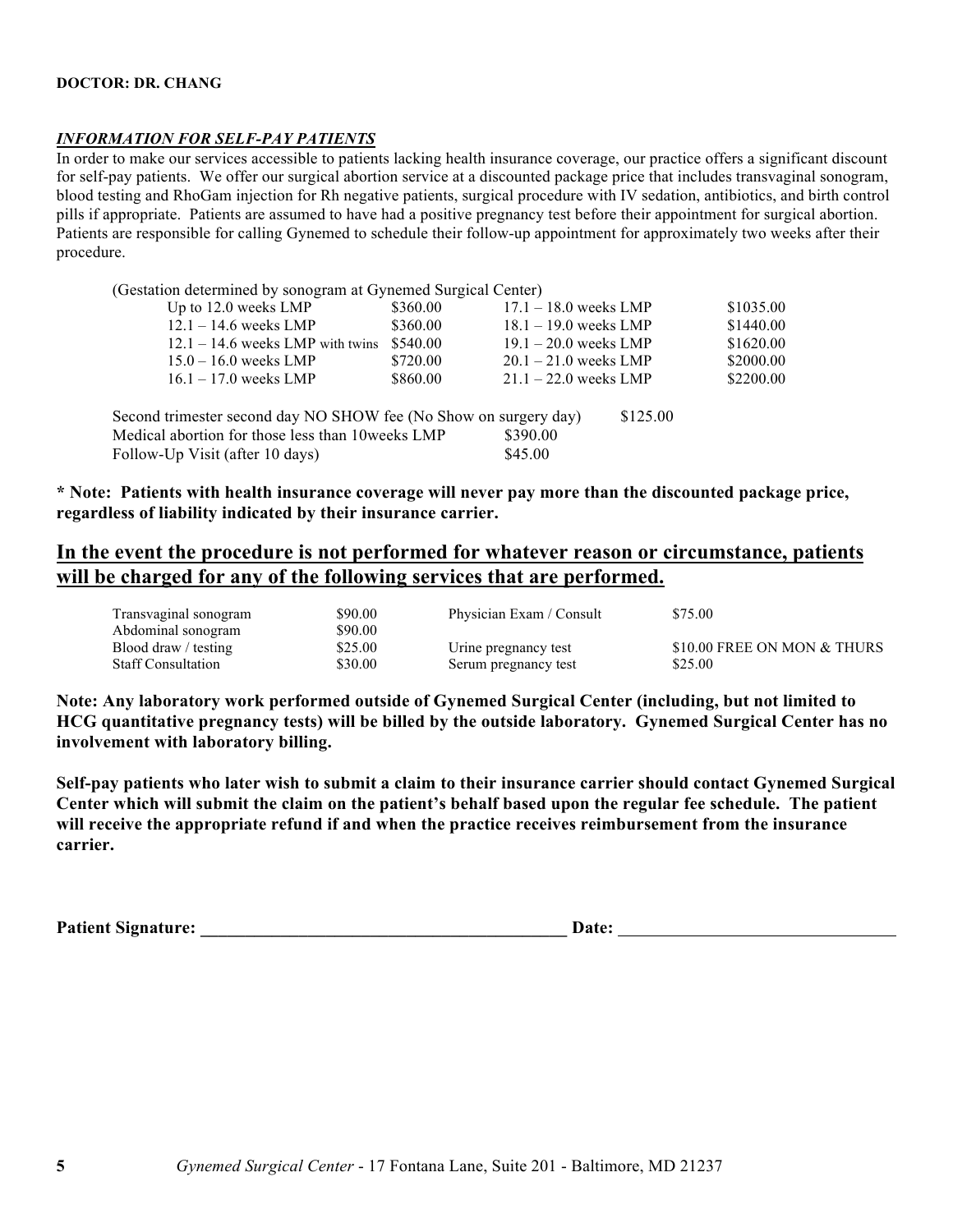#### **Consent for Purposes of Treatment, Payment, and Healthcare Operations**

#### Gynemed Surgical Center

Although this form is no longer required for HIPPA compliance, you are being asked to sigh this form because it is either required for state or other compliance. If you have any questions about this form please contact our present Office Manager.

#### CONSENT

I consent to the use or disclosure of my protected health information by Gynemed Surgical Center for the purpose of diagnosing me or providing treatment to me, for obtaining payment for my health care bills, or to conduct the health care operations of this organization. I understand that diagnosis or treatment of me by my physician may be dependent upon my consent as evidenced by my signature on this document.

#### RESTRICTION ON THE DISCLOSURE OF MY PROTECTED HEALTH INFORMATION

I understand that I have the right to request that this organization restrict the way my protected health information is used or disclosed in order to treat me to obtain payment or for the other healthcare operations of the organization. The organization is not required to agree to the restrictions that I may request, but if the organization does agree to a restriction that I request, the restriction is binding on the organization and on the staff.

#### REVOKE CONSENT

I have the right to revoke this consent, in writing, at any time, except to the extent that my physician or this organization already has taken action based upon this consent.

#### DEFINITION OF PROTECTED HEALTH INFORMATION

My "protected health information" means health information, including my demographic information such as but not limited to my age, my occupation, and the address at which I live, collected from me and created or received by my physician, another health care provider, a health plan, my employer, a health care clearinghouse, or any other entity that uses or creates health information about and that has a business relationship with this organization. This protected health information relates to my past, present or future physical or mental health or condition and either identifies me, or there is a reasonable basis to believe that the information might identify me. It does not include certain education records covered by the Family Education Rights and Privacy Act and records held by a covered entity in its role as an employer those exclusions may not apply to you as a patient of this practice.

#### RIGHT TO REVIEW THE NOTICE OF PRIVACY PRACTICES

I understand that I have the right to review this organization's Notice of Privacy Practices before I sign this consent document. That document has been provided to me. The Notice of Privacy Practices describes the way my protected health information will be uses or disclosed during my treatment, during the payment of my bills, or during the performance of the health care operations of this organization. The Notice of Privacy Practices for this organization is provided in the Waiting Area. This Notice of Privacy Practices also describes my rights and this organization's duties with respect to my protected health information.

Gynemed Surgical Center reserves the right to change the privacy practices that are described in the Notice of Privacy Practices by accessing the organization's website, calling or faxing the office and requesting that a revised copy be sent to me in the mail, or by asking for a revised notice at the time of my next appointment.

Signature of Patient or Personal Representative Date

Name of Patient or Personal Representative Description of Representative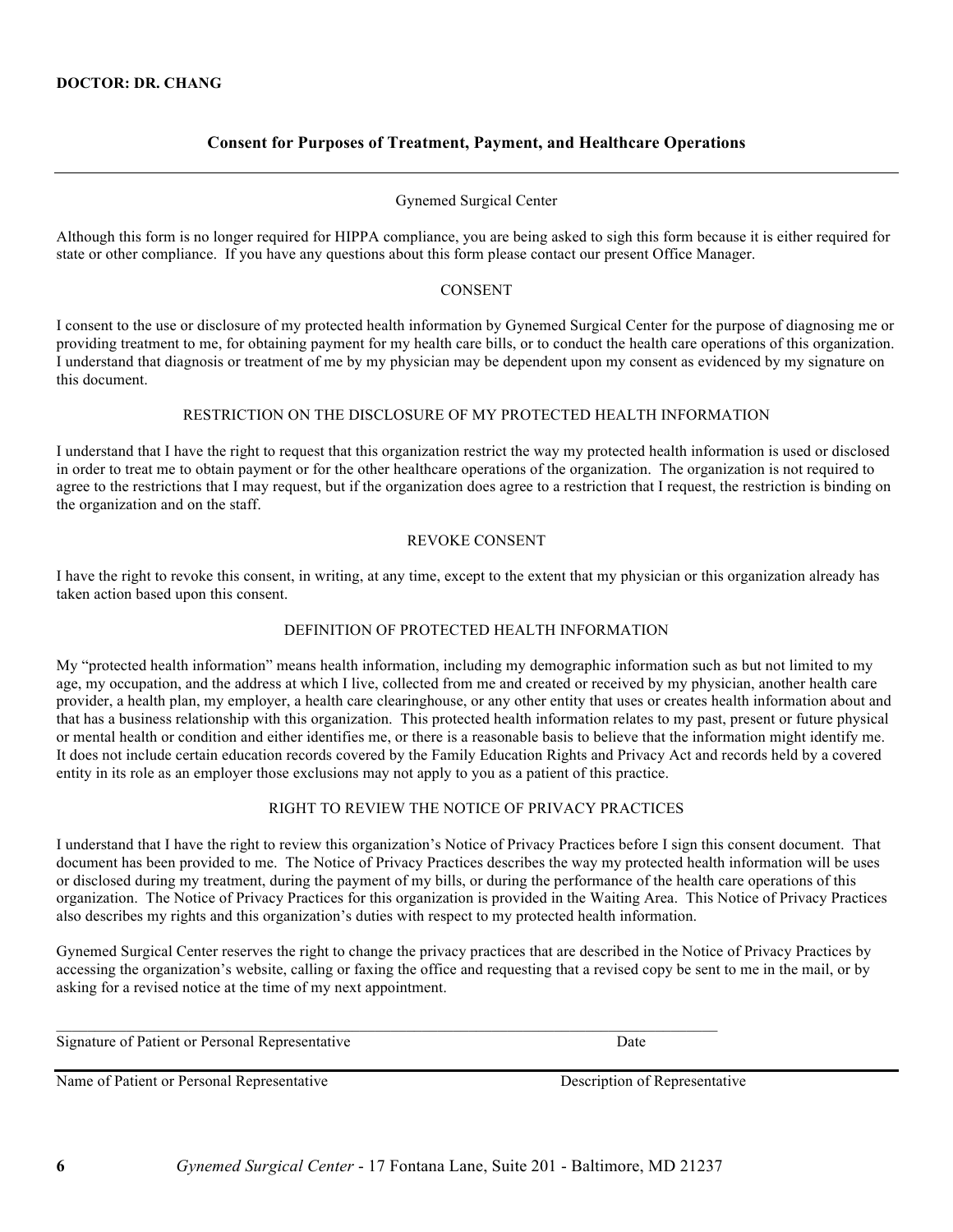# **INFORMED CONSENT for SURGICAL ABORTION**

### **Initials**

| request and consent to have a surgical abortion by the providers of Gynemed Surgical Center. I fully<br>understand that the purpose of this procedure is to end my pregnancy. This is my personal decision,<br>and no one has coerced me or compelled me to make this decision.                                                                                                            |
|--------------------------------------------------------------------------------------------------------------------------------------------------------------------------------------------------------------------------------------------------------------------------------------------------------------------------------------------------------------------------------------------|
| I understand that the alternatives to the abortion procedure are parenting and adoption. I also<br>understand that if I am less than 9 weeks that I can choose a medical abortion as an alternative to a<br>surgical abortion. I choose a surgical method for my abortion.                                                                                                                 |
| I am under eighteen years of age.<br>I understand that if I require emergency hospital treatment, my parent(s) or legal guardian may be<br>contacted.                                                                                                                                                                                                                                      |
|                                                                                                                                                                                                                                                                                                                                                                                            |
| Telephone Number: New York 2014                                                                                                                                                                                                                                                                                                                                                            |
| Gynemed Surgical center encourages young women to discuss their pregnancy and options with a<br>parent, relative or trusted adult. Under 1992 state law, the parent(s) of women under age 18 must be<br>notified before an abortion is performed, unless specific conditions exist (see below).<br>Parent has accompanied their minor daughter to Gynemed Surgical Center and acknowledges |
| minor's abortion decision.<br>Parental Acknowledgement: I hereby acknowledge that I am fully aware that my daughter<br>has requested an abortion and that the physician intends to perform an abortion.                                                                                                                                                                                    |
|                                                                                                                                                                                                                                                                                                                                                                                            |
| In Accordance with Maryland State Law, minor's parent has not been notified of patient's                                                                                                                                                                                                                                                                                                   |
| intention to have an abortion because:                                                                                                                                                                                                                                                                                                                                                     |
| The minor is mature and capable of giving informed consent to an abortion<br>$\circ$                                                                                                                                                                                                                                                                                                       |
| Notification would not be in best interest of minor<br>$\circ$                                                                                                                                                                                                                                                                                                                             |
| Notice may lead to physical or mental abuse of minor<br>$\circ$                                                                                                                                                                                                                                                                                                                            |
| Minor patient does not live with parent or guardian<br>$\circ$                                                                                                                                                                                                                                                                                                                             |
| Minor Patient's Signature                                                                                                                                                                                                                                                                                                                                                                  |
| Witness Signature                                                                                                                                                                                                                                                                                                                                                                          |
| Physician's Signature                                                                                                                                                                                                                                                                                                                                                                      |
|                                                                                                                                                                                                                                                                                                                                                                                            |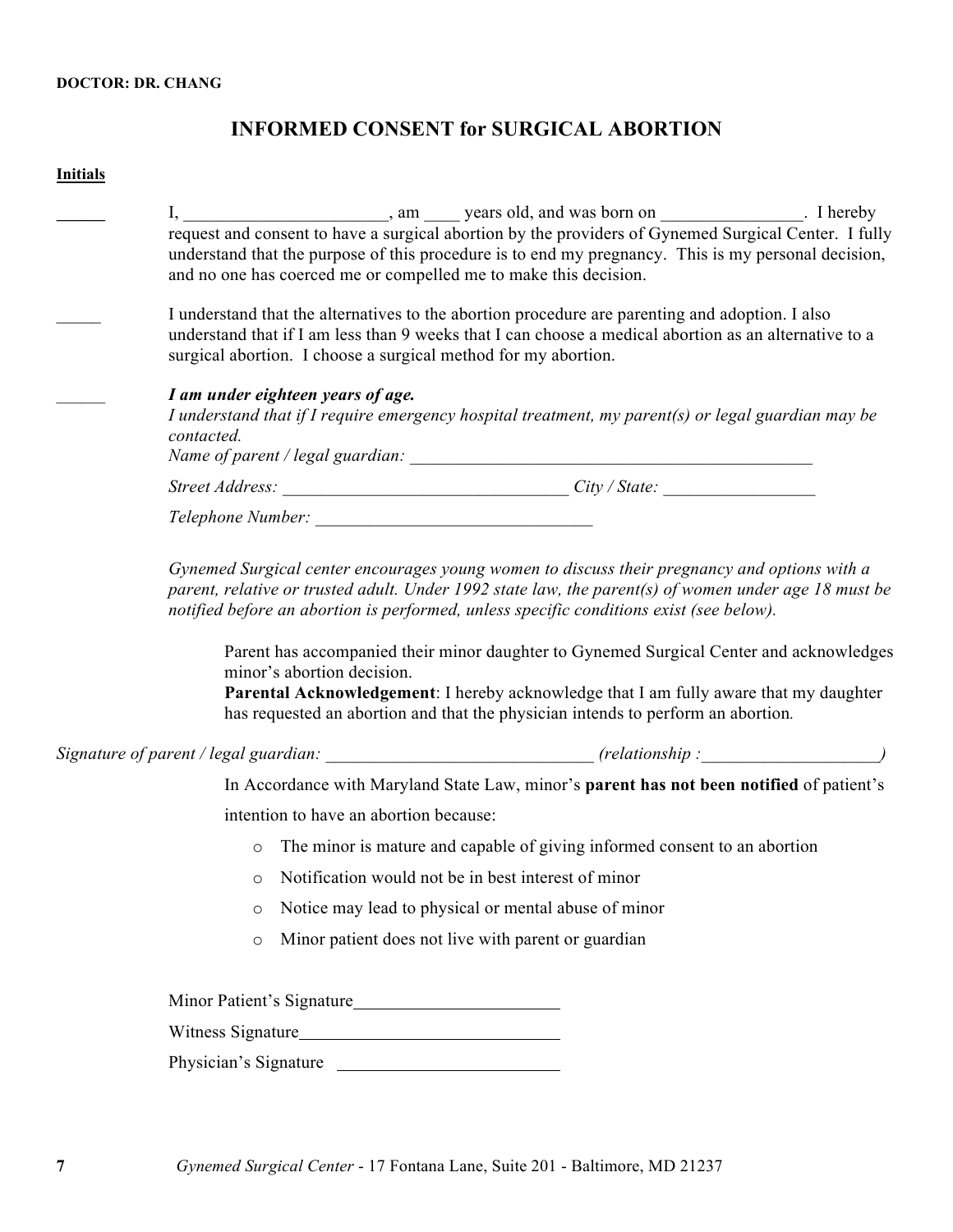I understand that a surgical abortion is a very safe procedure but there are risks with any medical procedure. I understand that risks may be higher if I have had a C-section, multiple pregnancies or abdominal surgery. I understand that complications with surgical abortion are uncommon but could include the following**:**

- ! **Laceration (tearing) of the cervix**: A small tear in the cervix that may require stiches.
- ! **Continuing pregnancy:** Which may be due to multiple pregnancies, double uteri, or ectopic pregnancy. A second procedure would be required, and an ectopic pregnancy may require hospitalization and treatment.
- **Incomplete abortion:** There may be tissue left inside the uterus which may cause bleeding or infection. A second suction procedure may be required.
- ! **Hematometra**: A collection of blood in the uterus. It may require medications or a second suction procedure.
- **Infection**: Which may require antibiotic therapy and very rarely can lead to the loss of childbearing capacity.
- **Perforation:** Sometimes the instruments may go through the uterus which may include damage to internal organs (bladder and bowel). Hospitalization may be required and surgery may be necessary. Rarely, it may be required to remove the uterus which will result in infertility.
- ! **Hemorrhage**: Heavy bleeding which may require further evaluation and treatment including a possible blood transfusion. Rarely, the uterus may have to be removed.
- ! **Reaction to anesthesia and/or medications:** resulting in shock, convulsions, or death.
- ! **Emotional problems**: Although most women report relief, some women may experience depression or guilt following an abortion. Our staff is available to help women deal with these feelings or provide appropriate referrals.
- ! **Scar tissue**: Scar tissue can occur in the cervix which is called cervical stenosis and may require repeat dilation. Scar tissue in the uterus is referred to as Asherman's Syndrome and may result in the inability to have children.
- ! **Death**: There is a risk of death with any surgical procedure. The risk of death from an abortion is very rare. The risk increases the longer you are pregnant. The risk of death from a full term pregnancy or childbirth is higher.

I consent to the administration of Misoprostol (Cytotec), whose purpose is to soften and dilate my cervix to facilitate the abortion process. I understand that Misoprostol can cause cramping, nausea, vomiting, diarrhea, and /or vaginal bleeding. I understand that Misoprostol can cause birth defects and once I take the medication, I am agreeing to complete the surgical abortion.

\_\_\_\_\_\_ I understand that Gynemed Surgical Center may provide me with ONE of the following medication as needed post procedure for pain; Motrin 800mg, Tylenol 1000mg, and Naproxen 500mg.

\_\_\_\_\_\_ I understand that I will be offered Alprazolam 1mg (Xanax) for anxiety. I understand that I have the right to deny this medication. I understand that this medication may make me feel drowsy. I also understand that once taking this medication I should not leave the building.

I understand that no guarantees about my future fertility can be offered to me, and no such guarantees have been made to me. I understand that there is evidence that women who have more than three induced abortions may be at increased risk for premature labor.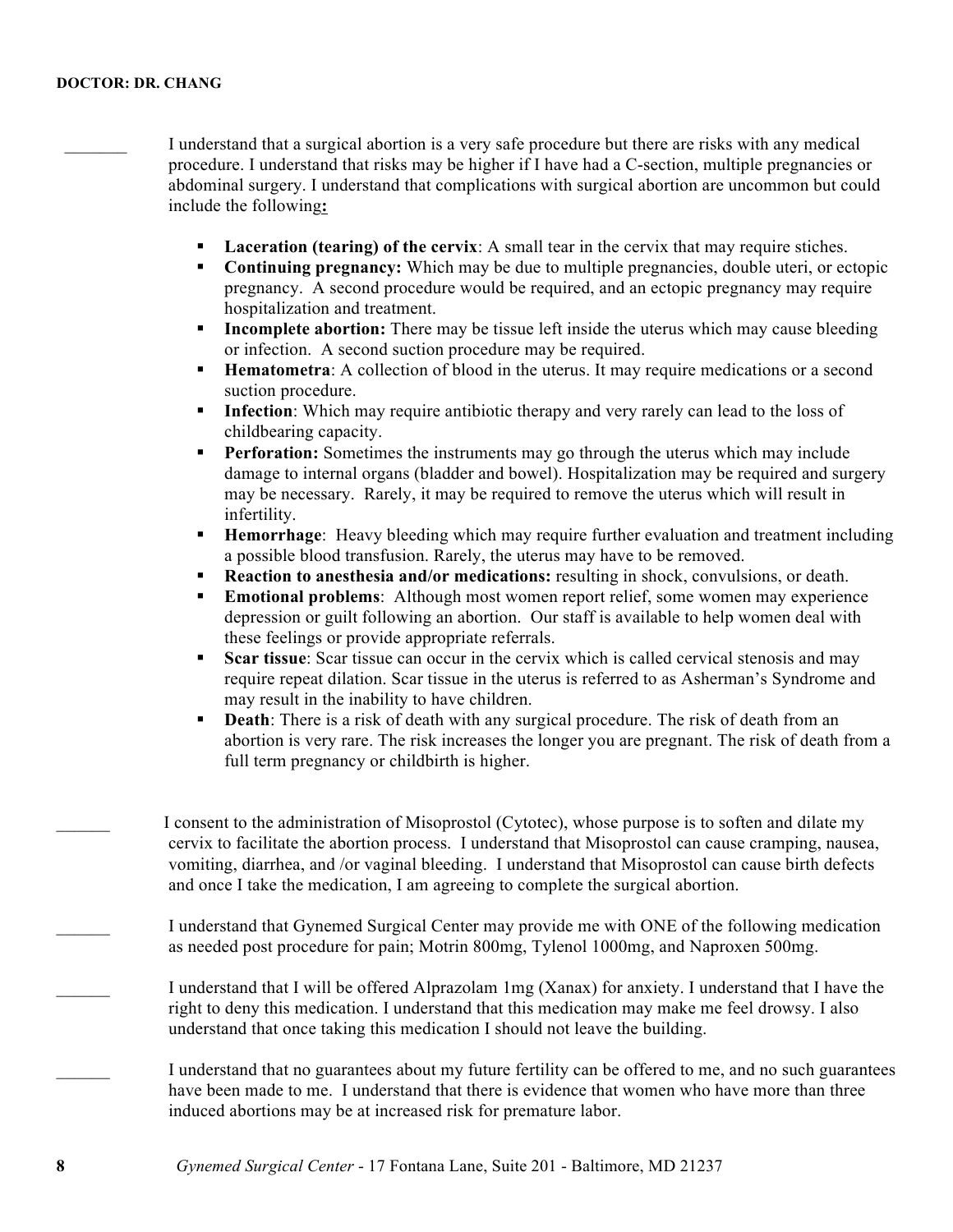- I understand that the products of conception will be removed during the abortion, and I consent to their disposal by Gynemed Surgical Center in a manner they deem appropriate.
- \_\_\_\_\_\_ Do you currently have a **Living Will** or **Advanced** Directives in place, **YES OR NO** Please be advised that Gynemed Surgical Center does **NOT HONOR LIVING WILLS or ADVANCED DIRECTIVES**.
- I consent to the exchange of medical records between Gynemed Surgical Center and any other provider, physician, hospital, or clinic pertaining to my medical treatment.

| I agree to follow the instructions given to me regarding post-operative care and I agree to return for a |
|----------------------------------------------------------------------------------------------------------|
| follow-up visit. I agree to call Gynemed Surgical Center regarding any questions or problems that        |
| arise after my abortion procedure.                                                                       |

In the event of an emergency, I authorize the physician at Gynemed Surgical Center to provide emergency care using his / her medical judgment, including transfer to a local hospital. I understand that patient confidentiality cannot be preserved if transfer to a hospital is necessary.

In the event of an emergency, I authorize Gynemed Surgical Center to contact the following individual:

| Name:                      | Relationship: |  |
|----------------------------|---------------|--|
| <b>Street Address:</b>     | City / State: |  |
| $\sim$ 1 1<br>$\mathbf{v}$ |               |  |

Telephone Number:

I understand that I would be financially responsible for any expenses arising from complications from the abortion procedure. I understand such complications can be caused by my own condition or conduct and through no fault of the physician.

I understand Gynemed Surgical Center has the right to refuse me services for whatever reason they deem appropriate.

**I have read and understand the above information including PATIENT RIGHTS AND RESPONSIBILITIES. I understand the above risks and accept these risks. I consent and request that a surgical abortion be performed.**

|                                                       | Date: $\_\_$                                                                                                                                                                                                                   |
|-------------------------------------------------------|--------------------------------------------------------------------------------------------------------------------------------------------------------------------------------------------------------------------------------|
| Physician Signature: DChang MD (Electronic Signature) |                                                                                                                                                                                                                                |
| Witness Signature: Amanda C. (Electronic Signature)   | Date: the contract of the contract of the contract of the contract of the contract of the contract of the contract of the contract of the contract of the contract of the contract of the contract of the contract of the cont |
| Translator Signature:                                 |                                                                                                                                                                                                                                |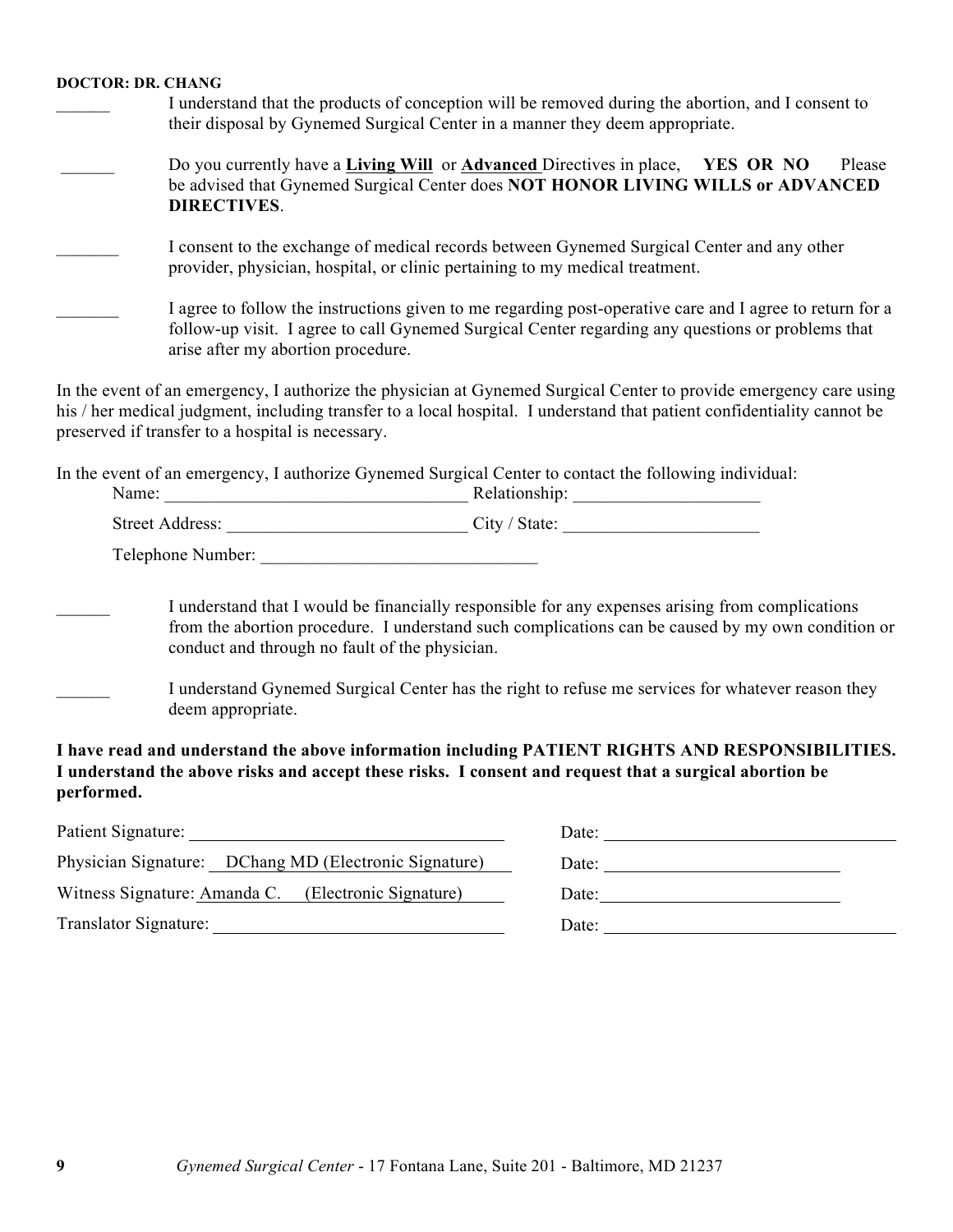#### **Informed Consent for Moderate Sedation**

Our aim is to make your procedure as comfortable as possible. In addition to moderate sedation, your options for pain relief during your procedure include: Local anesthesia which is a numbing medication injected into your cervix to decrease the pain of the opening of your cervix. Mild Sedation which is a pill to decrease your anxiety.

**Moderate sedation** is the administration of medications to help you relax and decrease the pain of the abortion procedure.

The medications we use include both oral and intravenous medications. You will be given a pill called alprazolam that will help you relax and enhance the effects of the injectable medications. Immediately prior to your procedure, you will be given remifentanyl, which is a pain medication, and midazolam, which is a medication to help you relax.

During the procedure, you will be awake and able to respond to our instructions. The medications will cause you to feel sleepy and decrease the pain of the procedure. Occasionally, the medications may give you an amnesia effect and you may not remember what happened during or immediately after the procedure.

The risks of moderate sedation include: failure to decrease discomfort, severe allergic reaction, phlebitis (inflammation of a vein), respiratory depression or arrest, cardiac arrest, stroke, death

The medications may also cause some side effects, which include: drowsiness, dizziness, amnesia, decreased coordination and mental function, decrease in inhibitions, nausea, vomiting, discomfort during injection

Our staff is trained in the administration moderate sedation` and in emergency procedures. You will have qualified staff monitoring your vital signs and level of consciousness until it is safe for you to be discharged.

You must have a responsible adult to escort/drive you home from the facility today. Also, for the next 12-24 hours, you **must not** drive, operate machinery or make important decisions.

I, \_\_\_\_\_\_\_\_\_\_\_\_\_\_\_\_\_\_\_\_\_\_\_\_\_\_\_\_\_\_\_\_\_\_, give voluntary consent for the physicians of Gynemed Surgical Center to provide me with moderate sedation. I have been informed of the benefits, risks, and side effects of the medications being used. I have been given the opportunity to ask questions and my questions have been answered to my satisfaction. I have discussed with my clinician all medications and/or substances used within the last 24 hours. I have not had anything to eat or drink in the last 8 hours.

Patient Signature

Amanda C. (Electronic Signature) Witness

 $\mathcal{L}_\text{max} = \mathcal{L}_\text{max} = \mathcal{L}_\text{max} = \mathcal{L}_\text{max} = \mathcal{L}_\text{max} = \mathcal{L}_\text{max} = \mathcal{L}_\text{max} = \mathcal{L}_\text{max} = \mathcal{L}_\text{max} = \mathcal{L}_\text{max} = \mathcal{L}_\text{max} = \mathcal{L}_\text{max} = \mathcal{L}_\text{max} = \mathcal{L}_\text{max} = \mathcal{L}_\text{max} = \mathcal{L}_\text{max} = \mathcal{L}_\text{max} = \mathcal{L}_\text{max} = \mathcal{$ 

 $\mathcal{L}_\text{max} = \mathcal{L}_\text{max} = \mathcal{L}_\text{max} = \mathcal{L}_\text{max} = \mathcal{L}_\text{max} = \mathcal{L}_\text{max} = \mathcal{L}_\text{max} = \mathcal{L}_\text{max} = \mathcal{L}_\text{max} = \mathcal{L}_\text{max} = \mathcal{L}_\text{max} = \mathcal{L}_\text{max} = \mathcal{L}_\text{max} = \mathcal{L}_\text{max} = \mathcal{L}_\text{max} = \mathcal{L}_\text{max} = \mathcal{L}_\text{max} = \mathcal{L}_\text{max} = \mathcal{$ 

Interpreter Date



 $\mathcal{L}=\mathcal{L}^{\mathcal{L}}$ **Date** 

 $\overline{\phantom{a}}$  , where  $\overline{\phantom{a}}$ Date

 $\mathcal{L}_\text{max}$  and  $\mathcal{L}_\text{max}$  and  $\mathcal{L}_\text{max}$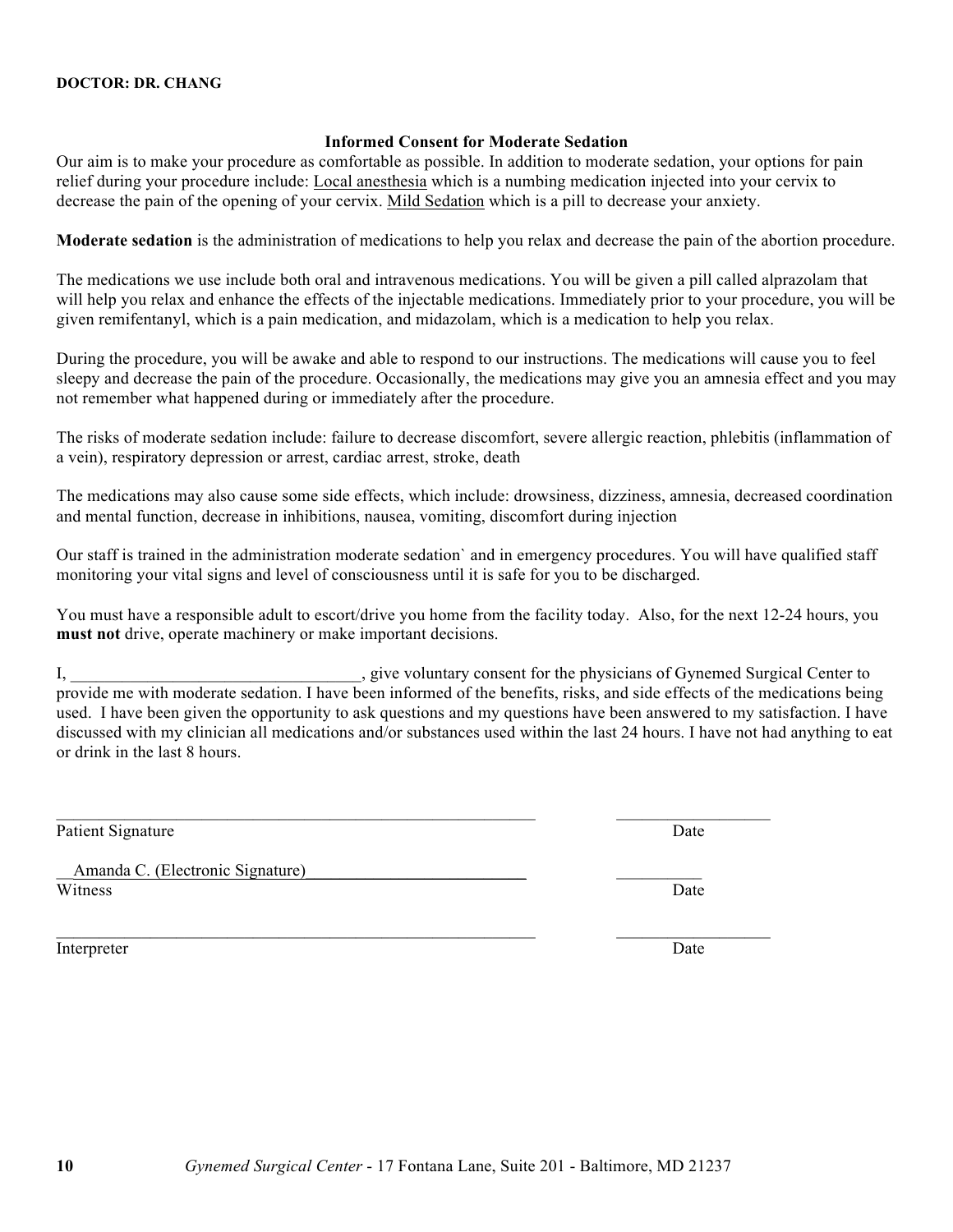### **COMBINED HORMONAL CONTRACEPTIVE METHODS (CHCM) CONSENT FORM**

This fact sheet explains the good things and the possible problems of CHCM. If you do not understand all the information, or if you have any questions, please ask your clinician/counselor.

**What is it?** CHCM include the birth control pill, the birth control vaginal ring, and the birth control patch. They are safe and effective methods of birth control. They are methods which must be used correctly and consistently. You should choose one of these methods of birth control only after reading this fact sheet and discussing your birth control needs with a counselor.

#### **How do CHCM prevent pregnancy?**

Each of your ovaries contains thousands of unripe eggs. About half way between the start of one period and the start of the next period, an egg ripens and is released into the tube of the uterus. This is called ovulation. CHCM prevent this from happening. The hormones also thicken your cervical mucus so sperm are not able to swim through it.

**Who may take CHCM?** Most women can safely use these methods throughout their reproductive years as long as they do not have specific medical problems which would create a health risk.

#### **Who should not take CHCM?**

You should not use these methods if:

- you are or suspect you may be pregnant
- you have abnormal vaginal bleeding that has not yet been evaluated
- you presently have serious liver disease
- you have ever had any kind of growth in the liver
- you are being treated for or have a history of cancer in the breast
- you have a lump in the breast that has not yet been evaluated
- you are being treated for or have a history of any estrogen-dependent cancer you are being treated for blood clots in the body or have a history of every having a blood

clot/hypercoagulability (Known thrombogenic mutations (e.g. Factor V Leiden, Prothrombin mutation, Lupus Anticoagulant, Protein C, Protein S and Antithrombin deficiencies)

- you have ever had a stroke
- you are 35 years of age or older and you smoke cigarettes

• migraine with aura or neurological change If you now have or have had a health problem such as migraine headaches, heart disease, high blood pressure, diabetes or gallbladder disease, or are a heavy cigarette smoker, tell your clinician so that she or he may decide if it is safe for you to take these methods. Each of these problems can be made worse by the use of CHCM.

It is known that if a woman smokes cigarettes while using CHCM, she is at higher risk of medical problems. Therefore, women who use these methods are advised not to smoke.

### **COMMON PROBLEMS**

CHCM can have side effects in some women. Fortunately, the side effects are usually not serious. While taking these methods the following problems could occur:

### **MINOR PROBLEMS**

- nausea<br>• spotting
- spotting between periods<br>• less menstrual bleeding
- less menstrual bleeding
- breast tenderness
- weight gain<br>• beadaches
- headaches
- depression
- high blood pressure
- darkening of the skin or face
- worsening of acne
- hair loss or increase in hair growth
- decreased sex drive

### **MAJOR PROBLEMS**

- blood clots of the leg or lung (risk is less than that of being pregnant)
	- stroke or heart attack
- liver tumors
- gallbladder disease

### **How effective are CHCM?** If CHCM

are used perfectly (as directed and other instructions are followed), only about 1 in 1,000 women may become pregnant within the first year. CHCM are only effective while you are taking them. As soon as you stop taking these methods you are no longer protected from pregnancy

.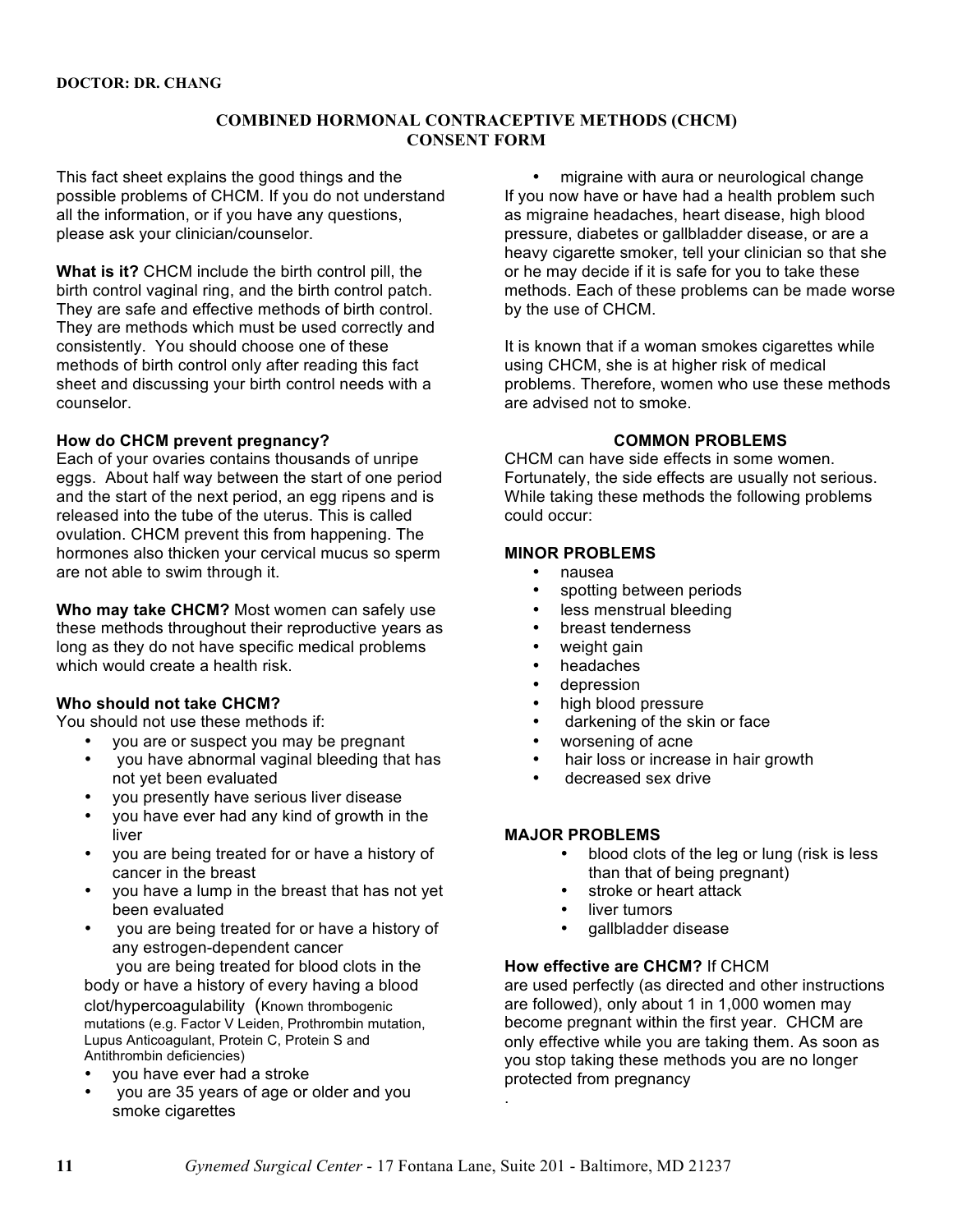#### **BENEFITS**

Many women experience the following benefits from using these methods:

- decreased menstrual cramps
- decreased menstrual bleeding<br>• more requier menstrual bleeding
- more regular menstrual bleeding
- decreased pain at the time of ovulation
- improvement in acne
- less risk of developing ovarian and/or endometrial cancer
- less risk of developing benign breast tumor and/or ovarian cysts
- some women note a reduction in PMS

# **REPORT ANY NEW OR UNUSUAL MEDICAL PROBLEMS TO YOUR CLINICIAN RIGHT AWAY**

Other medical drawbacks and risks:

- Between 1% and 2% of women will not menstruate for 6 months or more after stopping CHCM. If you do not have your period, return to the clinic for a pregnancy test.
- If your periods are irregular prior to taking pills, they may again become irregular after you stop these methods.
- The estrogen hormone in these methods slightly decreases the quality and quantity of breast milk. Some experts advise against

### **Please read each of the listed items below.**

CHCM while breast feeding if other options are available.

Lack of protection against STDs. While CHCM are a highly-effective, convenient methods of birth control, they do not provide any protection against sexually transmitted infections such as gonorrhea, chlamydia, or HIV (the virus that causes AIDS). If you or any of your sexual partners have other partners, it is very important to use a latex condom every time you have sex in order to protect yourself against these infections.

### **PRECAUTIONS YOU SHOULD TAKE**

Tell any health care provider that you see that you are using CHCM.

When using these methods, you should call your clinic right away if you have any of the following:

- numbness or severe headaches which are not tension headaches and are not relieved with aspirin
- severe leg pain (calf or thigh; usually one leg)<br>• severe chest pains, shortness of breath eve
- severe chest pains, shortness of breath eye problems; blurred vision, flashing lights, or blindness
- severe abdominal pain
- I understand the side effects, risks, and benefits in using combined hormonal contraceptives. I have also been explained other alternative methods of birth control.
- I have read the above statement about Combined Hormonal Contraceptive Methods and have had the opportunity to ask questions.

I wish to receive a combined hormonal contraceptive method.

 I understand the side effects and risks of using combined hormonal contraceptives while smoking and still request to receive CHCM.

### **Complete the spaces below.**

**Patient:** Date

Name (please print)\_\_\_\_\_\_\_\_\_\_\_\_\_\_\_\_\_\_\_\_\_\_\_\_\_\_\_\_\_\_ Signature

**Witness:** I was present when this form was orally explained, in detail, to this client. To the best of my knowledge and belief, this client understands the information contained in this form. If the client is a minor, I have assessed the client's conduct and sexual relationships and I believe the client to be a mature minor. Date

Signature: Amanda C. (Electronic Signature)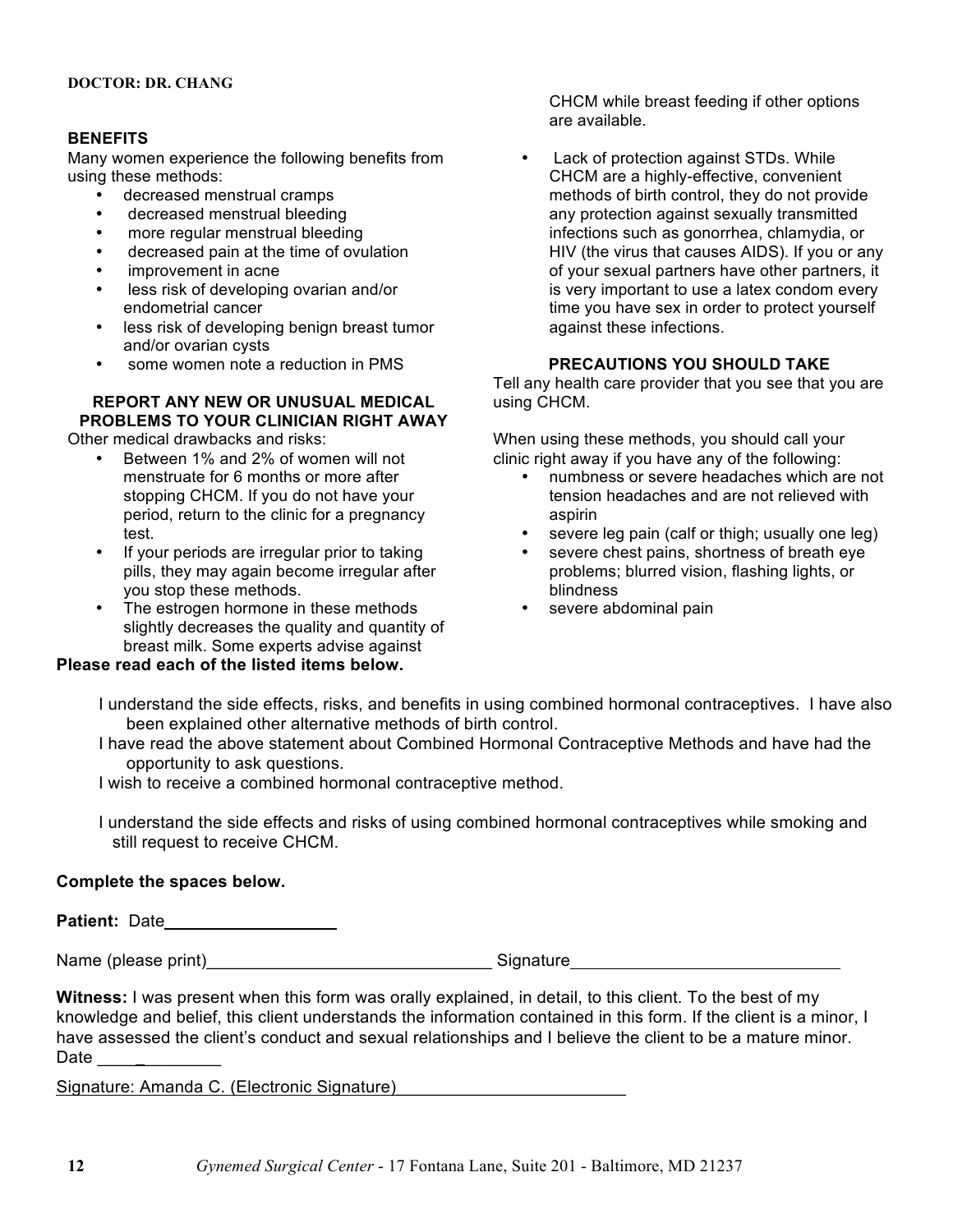Please mark the concerns you have today:

- \_\_\_\_ I don't understand how an abortion is done
- \_\_\_\_ I'm wondering how I'll feel after
- I'm not sure of my decision
- \_\_\_\_ I'm worried about how to avoid getting pregnant again
- \_\_\_\_ I'm afraid people will find out / judge me
- \_\_\_\_ I know I will regret the abortion
- \_\_\_\_ I'm worried I won't be able to get pregnant when I want to
- \_\_\_\_ Will this hurt?
- \_\_\_\_ My relationship with my partner or family
- **Possible complications during and after the abortion**
- \_\_\_\_ I don't have anyone to talk to about it
- \_\_\_\_ Other: \_\_\_\_\_\_\_\_\_\_\_\_\_\_\_\_\_\_\_\_\_\_\_\_\_\_\_\_\_\_\_\_\_\_\_\_\_\_\_\_\_\_\_\_\_\_\_\_\_\_\_\_\_\_\_\_\_\_\_\_\_
- 1. Circle all the words that describe how you feel:

| Sad<br>Lost<br>Mean<br>Scared<br>Hungry                                          | Happy<br>Nervous<br>Comfortable<br>Powerful<br>Relieved | Angry<br>Selfish<br>Worried<br>Relaxed<br>Numb | Trapped<br>Helpless<br>Nauseated<br>Ashamed<br>Guilty | Confident<br>Irresponsible<br>Disappointed<br>Resolved                |  |
|----------------------------------------------------------------------------------|---------------------------------------------------------|------------------------------------------------|-------------------------------------------------------|-----------------------------------------------------------------------|--|
|                                                                                  |                                                         |                                                |                                                       | 2. What is the name of the person who came with you today?            |  |
|                                                                                  |                                                         |                                                |                                                       | 3. Was this decision difficult or easy for you?                       |  |
|                                                                                  |                                                         |                                                |                                                       | 4. Whose decision is it for you to have this abortion?                |  |
| 5. Have you discussed this decision with anyone? If so, whom?                    |                                                         |                                                |                                                       |                                                                       |  |
| 6. Does the man involved know about your decision? If so, is he supportive?      |                                                         |                                                |                                                       |                                                                       |  |
| 7. What are your thoughts about ending this pregnancy? _________________________ |                                                         |                                                |                                                       |                                                                       |  |
|                                                                                  |                                                         |                                                |                                                       |                                                                       |  |
|                                                                                  |                                                         |                                                |                                                       |                                                                       |  |
|                                                                                  |                                                         |                                                |                                                       |                                                                       |  |
|                                                                                  |                                                         |                                                |                                                       | 8. Have you had any difficult experiences with pregnancy in the past? |  |
|                                                                                  |                                                         |                                                |                                                       |                                                                       |  |
|                                                                                  |                                                         |                                                |                                                       |                                                                       |  |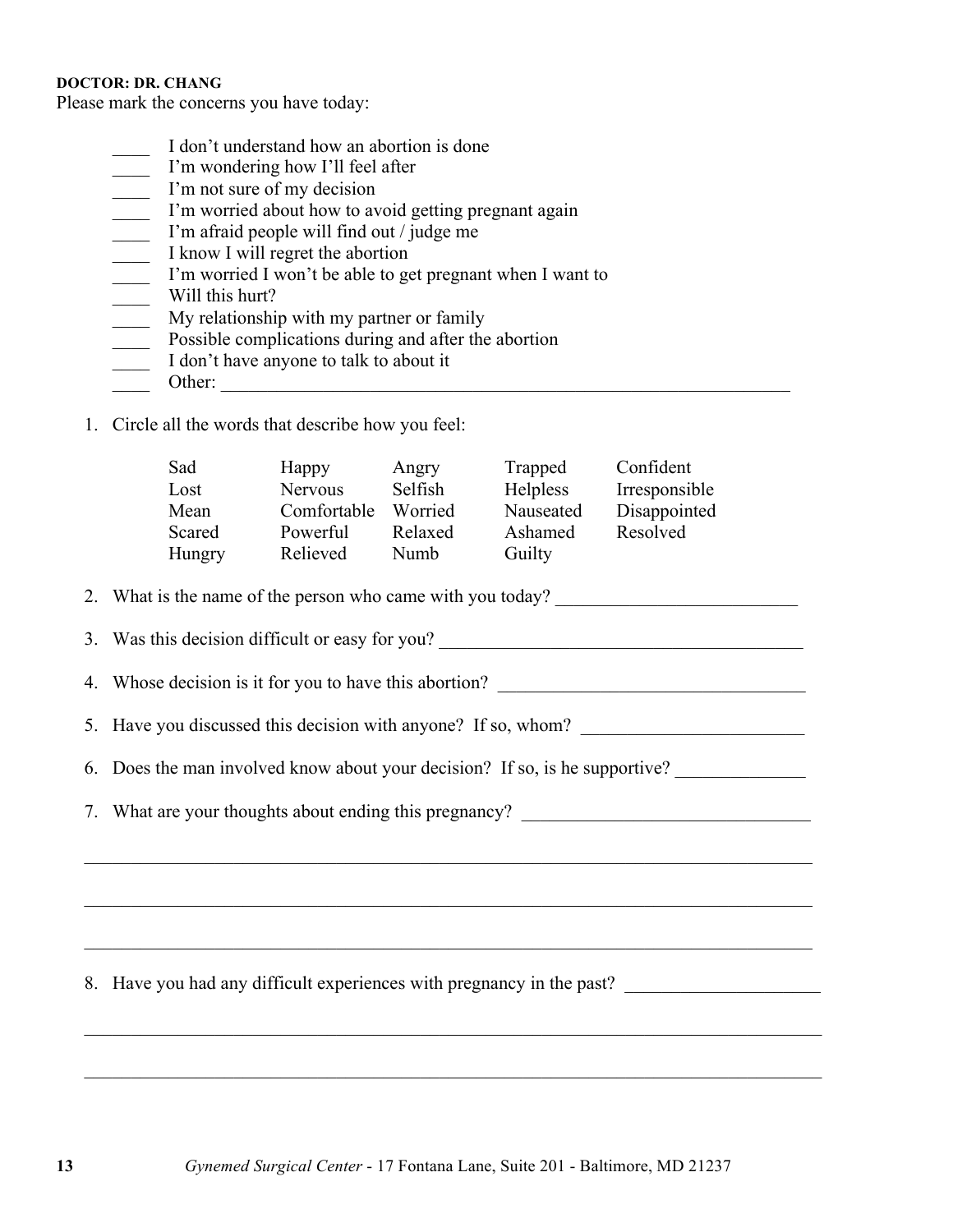### **HEALTH HISTORY**

### *Your complete and honest health history is necessary to provide you with the best medical care.*

# GENERAL HEALTH HISTORY (please explain all "yes" answers in the spaces provided)

| Do you have any <u>allergies</u> ? NO YES                                                                                |  |  |  |
|--------------------------------------------------------------------------------------------------------------------------|--|--|--|
| Have you ever had a reaction to anesthesia? NO YES                                                                       |  |  |  |
| Are you currently under treatment by any other doctor? NO YES                                                            |  |  |  |
| Are you taking methadone or suboxone? NO YES Dose                                                                        |  |  |  |
| Have you taken any prescription or any other drugs today or within the last week? NO YES                                 |  |  |  |
| <b>YES</b><br>Have you taken any muscle relaxers, sleeping pills, pain pills or anxiety medications in the last year? NO |  |  |  |
| If Yes, please list medication, how many taken and length of use:                                                        |  |  |  |
| Do you smoke? NO YES How many cigarettes per day? For how many years?                                                    |  |  |  |
| Do you consume alcohol? NO YES How many drinks per week?                                                                 |  |  |  |

### **Please CIRCLE if you have ever, in the past or present, had any of the following:**

| Anemia                                                                                | Epilepsy / Seizures         | Sickle Cell Disease     |  |  |
|---------------------------------------------------------------------------------------|-----------------------------|-------------------------|--|--|
| Asthma / Hay fever                                                                    | <b>Emotional Problems</b>   | Shortness of Breath     |  |  |
| Bladder / Kidney Infections                                                           | Gall Bladder / Appendicitis | Stomach Pain / Ulcers   |  |  |
| <b>Bleeding Problems</b>                                                              | <b>Frequent Headaches</b>   | Swollen Feet / Ankles   |  |  |
| <b>Blood Transfusion</b>                                                              | Heart Murmur                | Surgery                 |  |  |
| <b>Blood Clots / Phlebitis</b>                                                        | Hepatitis / Jaundice        | <b>HIV/AIDS</b>         |  |  |
| Cancer                                                                                | <b>High Blood Pressure</b>  | Fainting / Dizzy Spells |  |  |
| Chest Pain                                                                            | Hospitalization             | Drug Abuse/ Addiction   |  |  |
| Diabetes                                                                              | <b>Rheumatic Fever</b>      | Stroke                  |  |  |
| Do you have any other health conditions of which we should be aware? NO<br><b>YES</b> |                             |                         |  |  |
| If Yes, please describe:                                                              |                             |                         |  |  |

### FAMILY HEALTH HISTORY

### **Please circle if any of your immediate family members (mother, father, brothers, and sisters) have ever had:**

| <b>Blood Clots</b> | Genetic problems           | High cholesterol |
|--------------------|----------------------------|------------------|
| Cancer             | Heart Attack/Heart disease | Osteoporosis     |
| <b>Diabetes</b>    | <b>High Blood Pressure</b> | Stroke           |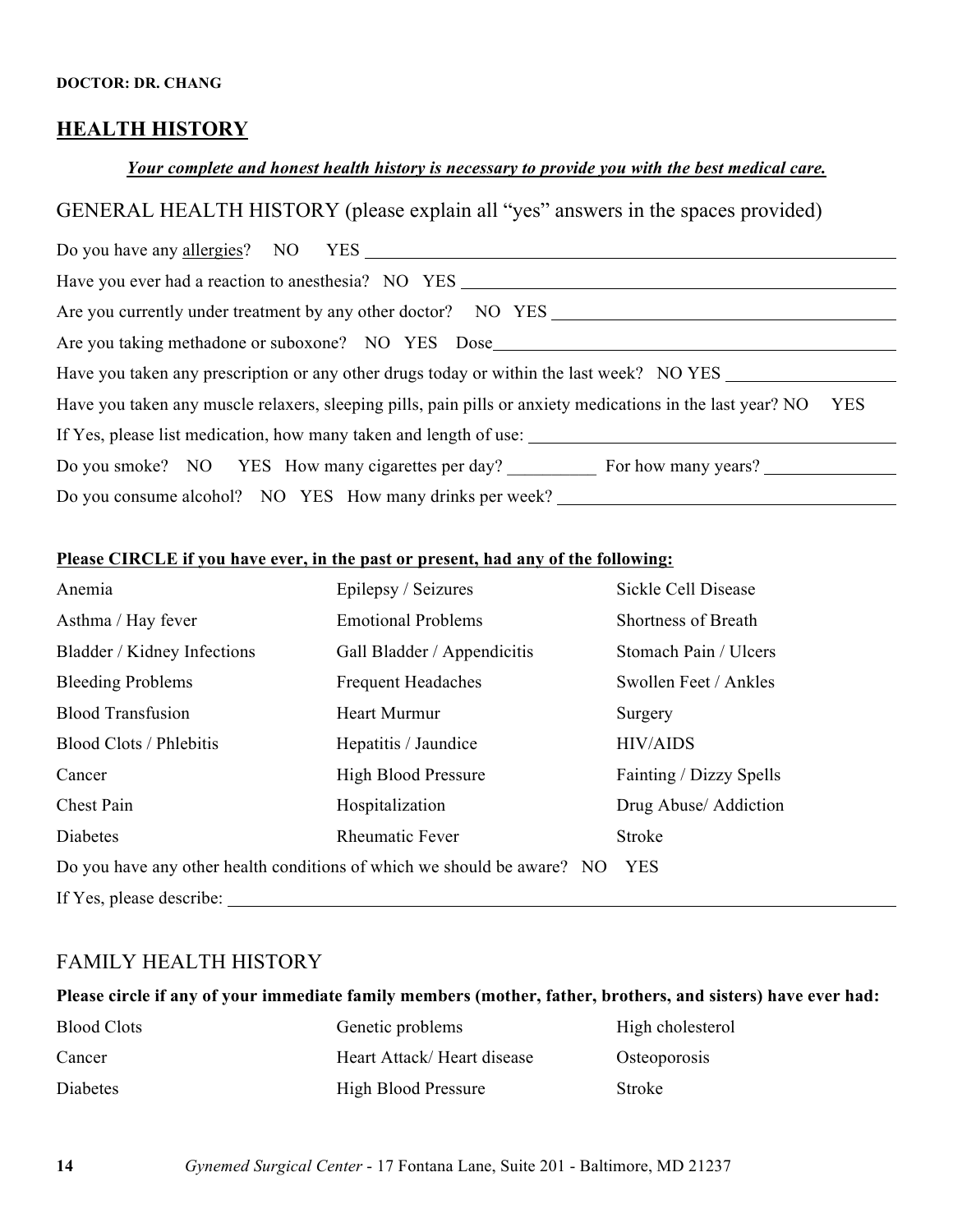### **DOCTOR: DR. CHANG** GYNECOLOGICAL HEALTH HISTORY

|                                                                         |                                               |  | Age of First Period: ____________ Are you periods regular? YES NO Days of Flow: ____________________           |  |
|-------------------------------------------------------------------------|-----------------------------------------------|--|----------------------------------------------------------------------------------------------------------------|--|
| Cramps: None Mild Moderate Severe Relieved by:                          |                                               |  |                                                                                                                |  |
| First Day of Last Menstrual Period: Normal? YES NO                      |                                               |  |                                                                                                                |  |
| Have you ever had an internal pelvic examination? YES NO                |                                               |  |                                                                                                                |  |
|                                                                         |                                               |  |                                                                                                                |  |
|                                                                         |                                               |  |                                                                                                                |  |
| Have you ever tested positive for a sexually transmitted infection? YES |                                               |  | NO                                                                                                             |  |
|                                                                         |                                               |  |                                                                                                                |  |
|                                                                         |                                               |  |                                                                                                                |  |
|                                                                         |                                               |  |                                                                                                                |  |
| PREGNANCY HISTORY                                                       |                                               |  |                                                                                                                |  |
|                                                                         |                                               |  | Number of live Vaginal births: __________ Month/Years: __________________________                              |  |
|                                                                         |                                               |  |                                                                                                                |  |
|                                                                         |                                               |  | Number of miscarriages: ________ Month/Years: __________________________D&Cs? ________________________________ |  |
|                                                                         |                                               |  |                                                                                                                |  |
|                                                                         |                                               |  | Number of ectopic pregnancies: _________ Month/Years: _________ Rupture? ___________________________           |  |
|                                                                         |                                               |  |                                                                                                                |  |
|                                                                         |                                               |  |                                                                                                                |  |
| <b>CONTRACEPTIVE HISTORY</b>                                            |                                               |  | Were you using contraception when you became pregnant this time? NO YES Type:                                  |  |
| Have you ever used any of the following birth control methods?          |                                               |  |                                                                                                                |  |
|                                                                         |                                               |  | Patch Depoprovera (Shot)                                                                                       |  |
| Implanon/Norplant<br>Mirena<br>Paragard (copper IUD)                    |                                               |  |                                                                                                                |  |
| Condoms                                                                 | Spermicide _______ Diaphragm ______ Withdrawl |  |                                                                                                                |  |
|                                                                         |                                               |  |                                                                                                                |  |
|                                                                         |                                               |  |                                                                                                                |  |
| What method of contraception do you plan to use in the future?          |                                               |  |                                                                                                                |  |

*The patient's medical /surgical history reviewed by attending physician \_DChang MD (Electronic Signature)*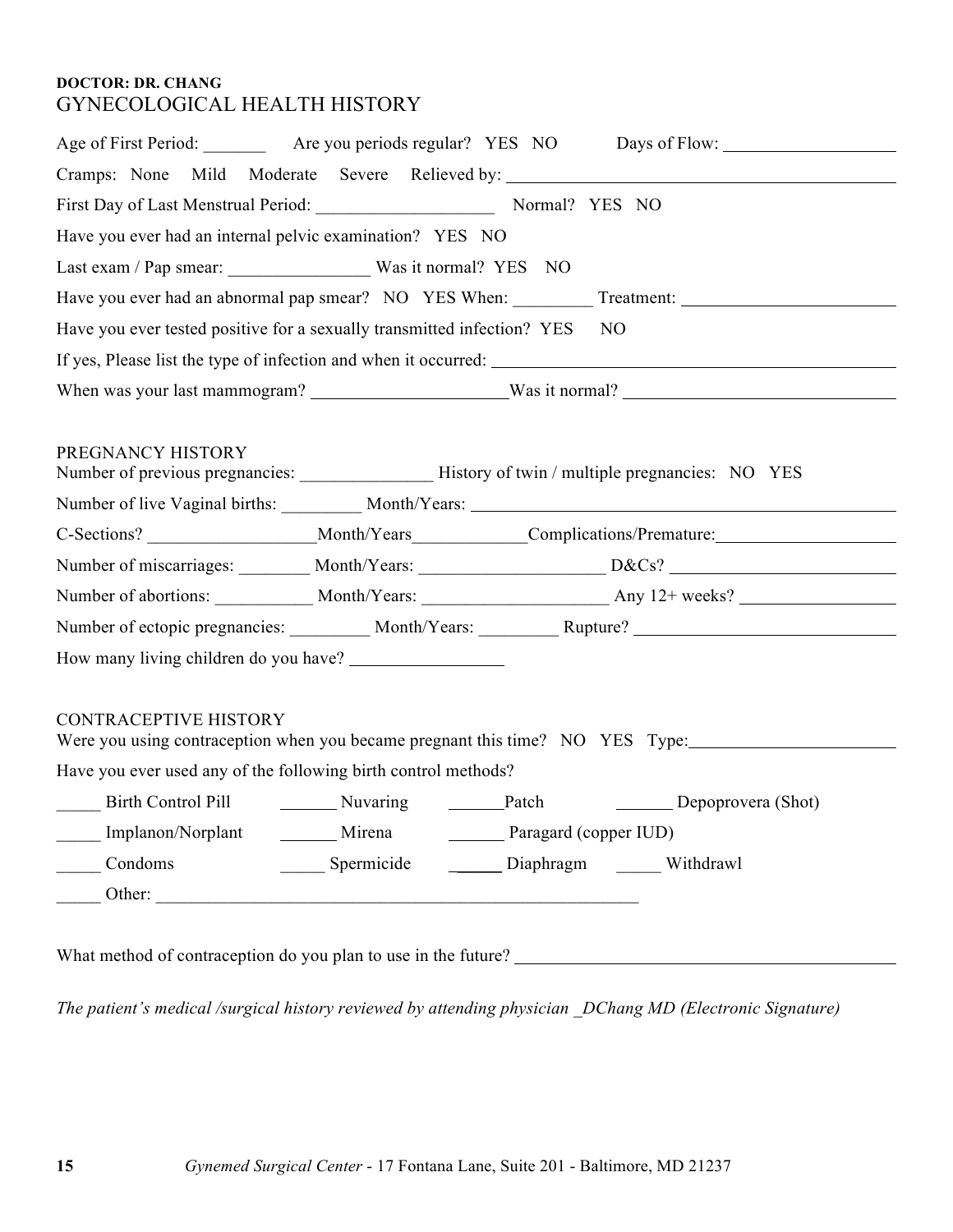# **Gynemed Surgical Center Medication Form**

INSTRUCTIONS: Please provide us with any and all information regarding your use of prescription drugs, over (OTC) medications (e.g. Tylenol, Advil), dietary supplements, eye drops, nasal sprays etc that you are using on either a long or short term basis. If you are not taking any prescription medications or OTC medications leave the space below blank. (Please write on the back if you need more room)

If you are allergic to any medications please list them here (including latex):

 $\circ$  I do not have any allergies to any medication that I am aware of

Please list medications that you take daily:

| Medication Name & Dose | Route              | Frequency   | Last Dose Taken |
|------------------------|--------------------|-------------|-----------------|
|                        | (mouth, eyes, etc) | (How Often) | (Date & Time)   |
|                        |                    |             |                 |
|                        |                    |             |                 |
|                        |                    |             |                 |
|                        |                    |             |                 |
|                        |                    |             |                 |
|                        |                    |             |                 |
|                        |                    |             |                 |
|                        |                    |             |                 |

\_\_\_\_\_\_\_\_\_\_\_\_\_\_\_\_\_\_\_\_\_\_\_\_\_\_\_\_\_\_\_\_\_\_\_\_\_\_\_\_\_\_\_\_\_\_\_\_\_\_\_\_\_\_\_\_\_\_\_\_\_\_\_\_\_\_\_\_\_\_\_\_\_\_\_\_\_\_\_\_

Reconciliation of Medication List- FOR STAFF USE ONLY

#### $\Box$  Medications listed above are okay to take with medication given to you from Gynemed.

| Medication Name & Dose | Route              | Frequency   | Last Dose Taken |
|------------------------|--------------------|-------------|-----------------|
|                        | (mouth, eyes, etc) | (How Often) | (Date & Time)   |
| $\blacksquare$         |                    |             |                 |
|                        |                    |             |                 |
|                        |                    |             |                 |
|                        |                    |             |                 |
|                        |                    |             |                 |

| Patient Signature:                                        | Date: |
|-----------------------------------------------------------|-------|
| Staff Signature: Amanda C. (Electronic Signature)         | Date: |
| Physician Signature: Dr. Chang, MD (Electronic Signature) | Date: |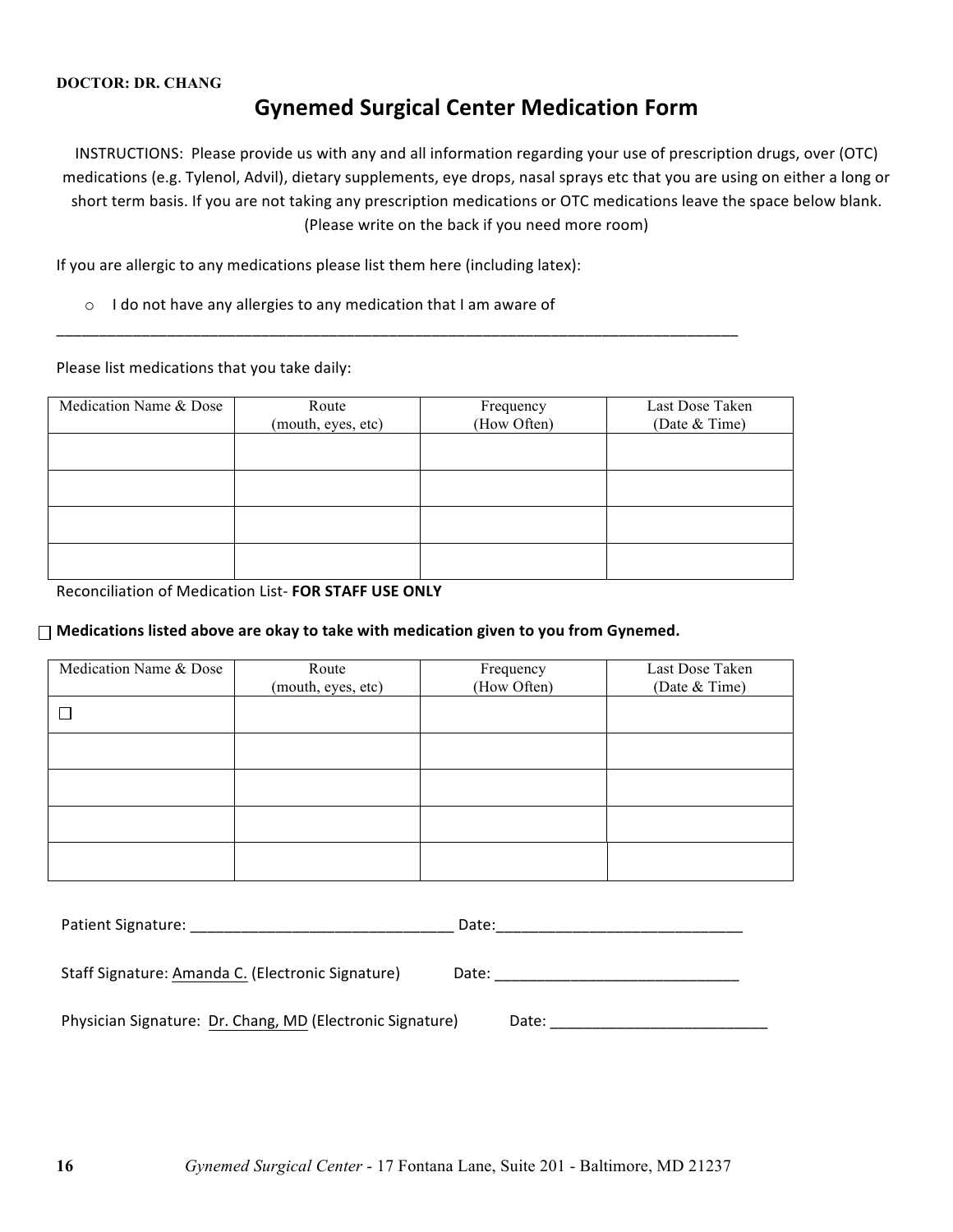# **Gynemed Surgical Center Driver Verification Consent**

| Date: | Name of my driver: |  |
|-------|--------------------|--|
|       |                    |  |

Relationship: \_\_\_\_\_\_\_\_\_\_\_\_\_\_\_\_\_\_\_\_\_\_\_\_\_ His/her cell number:\_\_\_\_\_\_\_\_\_\_\_\_\_\_\_\_\_\_\_\_\_\_\_\_\_\_\_\_\_\_

IMPORTANT, Please read carefully.

If my driver has not accompanied me to my appointment than Gynemed Surgical Center will cancel my appointment. In the event that my driver is not present at the time of my discharge I will wait until my driver arrives. Upon my drivers arrival, he/she must come to the facility to pick me up in order for me to be discharged. If I need to take a taxi I must be accompanied by a trusted person who has come with me to my appointment.

I understand that I should not drive 24 hours following a surgical procedure. I understand that driving while medically intoxicated is viewed the same as driving under influence of alcohol and drugs. I understand that I can be arrested for driving while medically intoxicated. I understand that I can injure or worse, kill another person on the road while under the influence of medications.

I understand I will not be allowed to leave the office by myself, or drive a car. There will be no exceptions. I understand Gynemed Surgical Center will not perform any surgical procedure without confirmation of a driver.

I, the contract of print name), on my behalf and on behalf of my heirs, personal representatives, successors and assigns hereby release and hold harmless Gynemed Surgical Center from and against any claim for injury, including death, or loss or damage to my personal property that may be sustained by me during travel to my destination upon leaving the facility and 24 hours from departure of the facility. This release extends to any and all claims I have or may have against the release parties.

I hereby state and represent that

- I was not under the influence of any medication when I signed this agreement.
- I was of sound body and mind when I signed this release.
- I fully understand the risk and dangers inherent in driving within 24 hours of my procedure.
- I expressly agree to assume the entire risk of any personal injury, including death, which I might suffer as a result of driving within 24 hours of my procedure.

If any provision of this waiver and release shall be declared by a court of competent jurisdiction to be invalid or unenforceable, the remainder of this waiver and release shall not be affected thereby and shall be enforced to the fullest extent permitted by law.

By signing below, I disclose that I have read, understand, and agree to the terms and conditions stated herein.

 $\mathcal{L}_\text{max} = \mathcal{L}_\text{max} = \mathcal{L}_\text{max} = \mathcal{L}_\text{max} = \mathcal{L}_\text{max} = \mathcal{L}_\text{max} = \mathcal{L}_\text{max} = \mathcal{L}_\text{max} = \mathcal{L}_\text{max} = \mathcal{L}_\text{max} = \mathcal{L}_\text{max} = \mathcal{L}_\text{max} = \mathcal{L}_\text{max} = \mathcal{L}_\text{max} = \mathcal{L}_\text{max} = \mathcal{L}_\text{max} = \mathcal{L}_\text{max} = \mathcal{L}_\text{max} = \mathcal{$ 

Signature of Patient Signature of Driver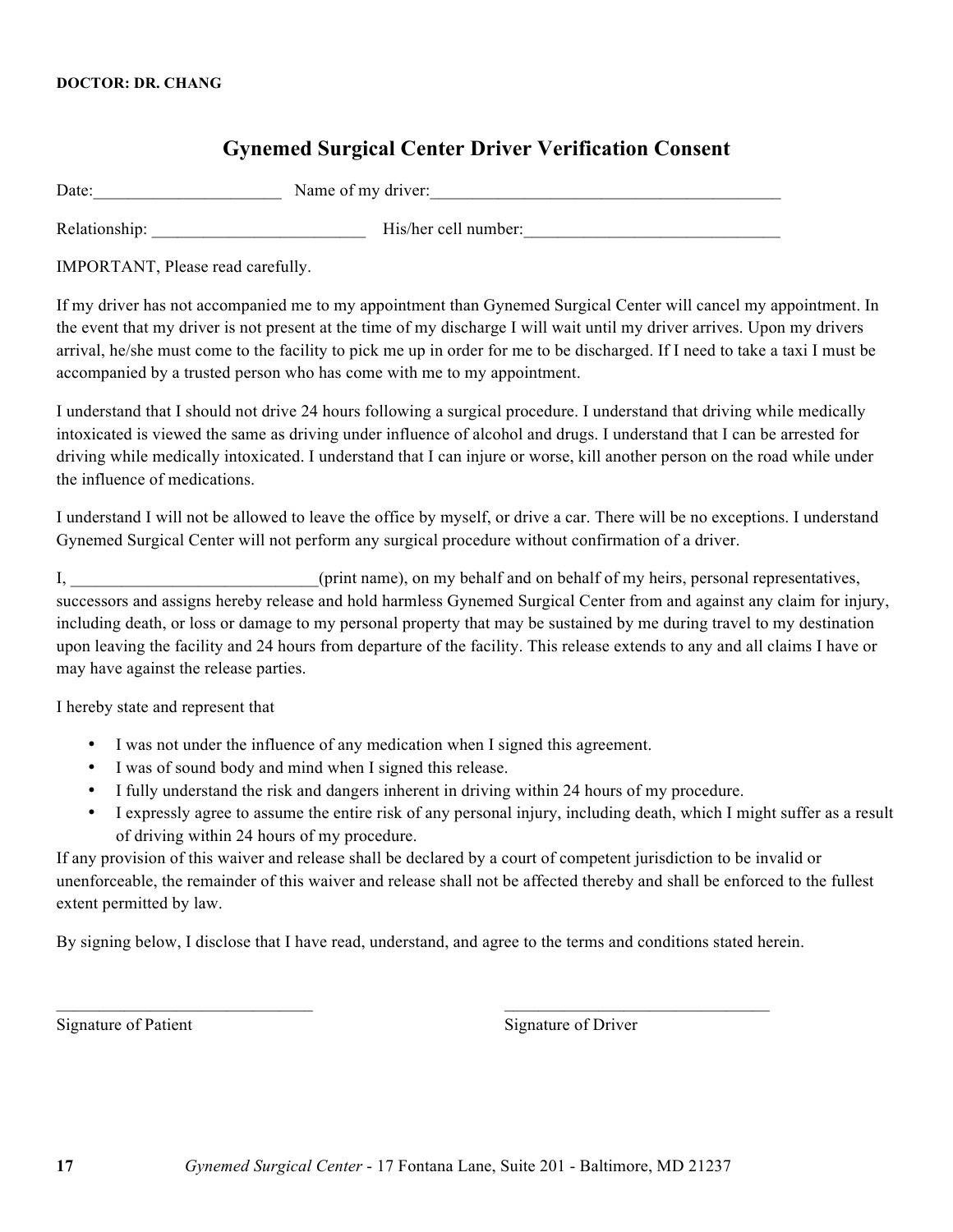# Gynemed Surgical Center Patient Follow-Up Information Form

The purpose of this form is to help us keep track of our patients after their procedure here in our office. Please provide the information listed below so that we may contact you in the coming days regarding your recovery. If you visit the hospital for any reason regarding your procedure, please inform our staff when they call so we may update our records (we may request copies of your hospital report). In the event you visit the hospital after we have the chance to talk with you, we would appreciate it if you still called and notified our office. If you have any questions please talk to any one of our staff. Thank you.

| First Name:                                                                           | Last Name: |  |
|---------------------------------------------------------------------------------------|------------|--|
| Date of Procedure:                                                                    |            |  |
| Date of Birth:                                                                        |            |  |
| Are you having a surgical or medical ("Termination Pill") procedure? Surgical Medical |            |  |
| Last four Social Security numbers (for security and patient verification purposes):   |            |  |
| Phone number where you can be reached: (1998)                                         |            |  |

Is it okay to leave a message if needed? Yes No

Although adverse incidents are rare following an abortion procedure, it is our goal to follow up with you personally to make sure that all of your healthcare needs are met. To ensure your health and safety, it is VERY IMPORTANT to schedule a follow up appointment as soon as possible if you have not already done so. Thank you very much for choosing *Gynemed Surgical Center* for your healthcare needs. We understand the importance and need for quality women's health care and strive to provide you with just that and more.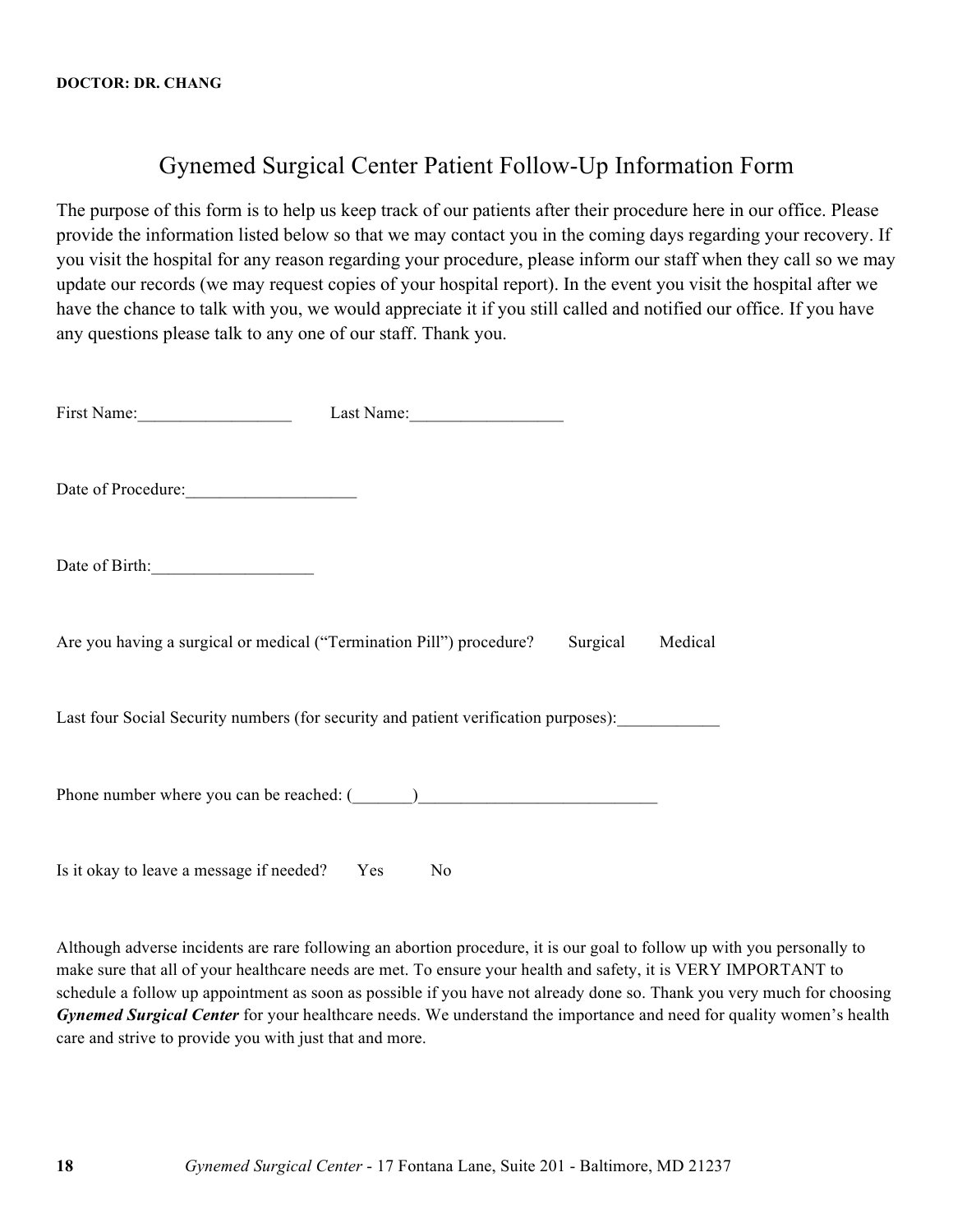# For Administrative Purposes Only

| Call Date: Staff Initials:                                                                                                                                             |                                                                                                     |
|------------------------------------------------------------------------------------------------------------------------------------------------------------------------|-----------------------------------------------------------------------------------------------------|
| Patient Reached? Yes No If no, was a message left? Yes No                                                                                                              |                                                                                                     |
| If medical, was the pregnancy passed? Yes No N/A                                                                                                                       |                                                                                                     |
| Did the patient experience fevers over 100.4F? Yes No                                                                                                                  |                                                                                                     |
| Did the patient have any excessive bleeding that soaked more than two pads per hour? Yes No                                                                            |                                                                                                     |
|                                                                                                                                                                        | Did the patient experience excessive pain that could not be eased with Tylenol or Ibuprofen? Yes No |
| Did the patient go to the hospital for any reason? Yes                                                                                                                 | No                                                                                                  |
|                                                                                                                                                                        |                                                                                                     |
| Any other issues following the procedure?                                                                                                                              |                                                                                                     |
|                                                                                                                                                                        |                                                                                                     |
| <u> 1989 - Johann John Harry Harry Harry Harry Harry Harry Harry Harry Harry Harry Harry Harry Harry Harry Harry H</u><br>Do you have a follow-up scheduled?<br>Yes No |                                                                                                     |
| If no, would you like to schedule one?<br>Yes No                                                                                                                       |                                                                                                     |
| <b>Staff Signature:</b>                                                                                                                                                |                                                                                                     |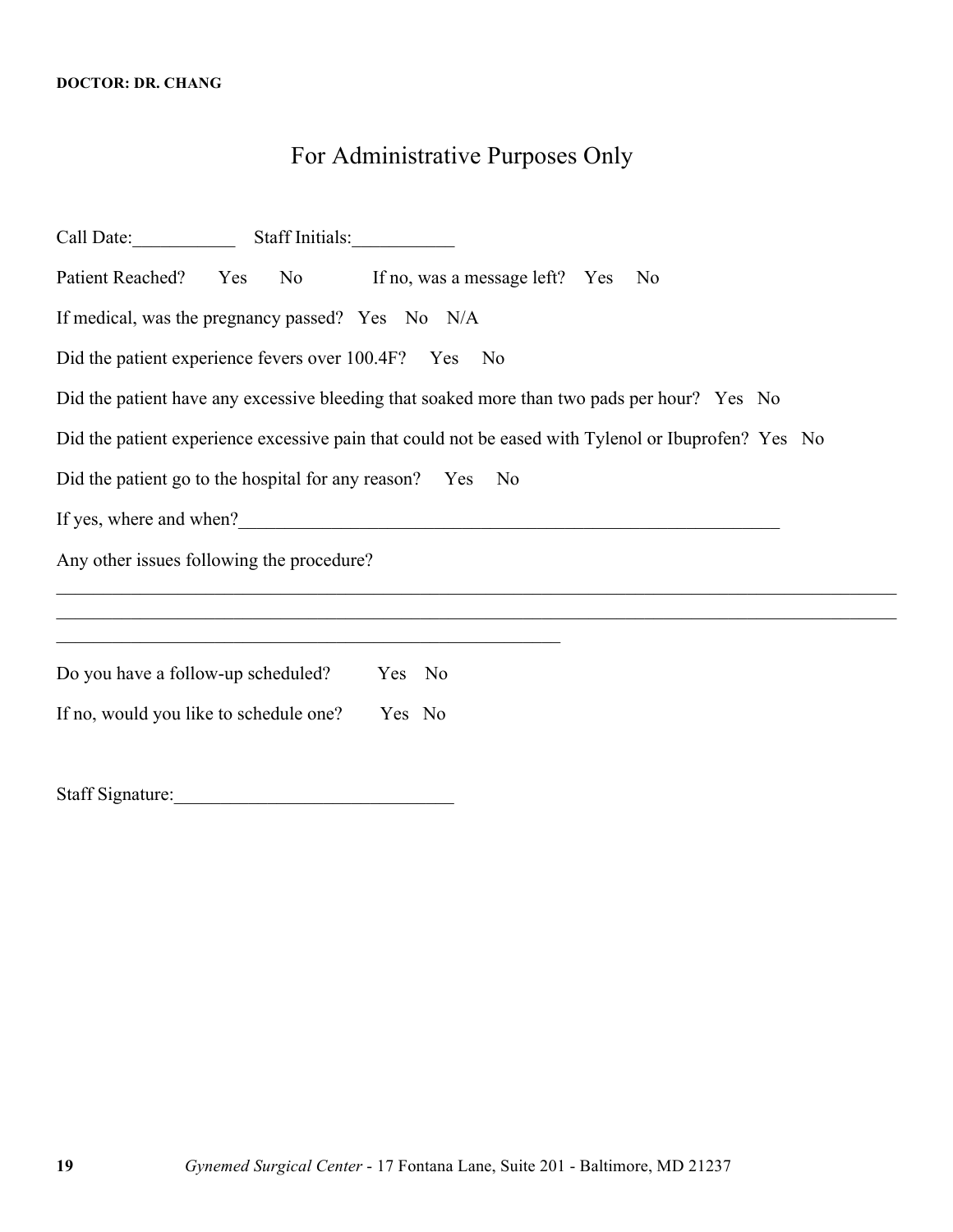# **How to Take Care of Yourself at Home**

Your body will recover from the abortion very quickly. It is important to take good care of yourself once you are discharged from our care. This information sheet will provide you with guidance on this care.

# **Bleeding:**

- The bleeding that is experienced after an abortion is very individual. It is normal to have no bleeding at all or a range of bleeding from very light to heavier than a normal menstrual period. Bleeding usually lasts 5-7 days but irregular bleeding may continue until your next menstrual period.
- It may take up to 5-8 weeks for your regular menstrual cycle to return.
- You may notice a discharge after your abortion that looks like coffee grounds or a small clump of tissue. This is Monsel's solution. It is used to control bleeding after the procedure.

# **Pain:**

- It is normal to have mild discomfort after your abortion.
- You can use over-the-counter pain relievers for relief of the discomfort. Generally, Ibuprofen and naproxen sodium work very well for cramps. If you are unable to take that, acetaminophen is also an option. The amount depends on which medication you are using:
	- o Ibuprofen 800mg every eight hours. Over-the-counter brands (Advil and Motrin) contain 200mg per pill. You can take four of the over-the-counter every 8 hours.
	- o Naproxen Sodium 500mg every 12 hours. Over-the-counter brands (Aleve) contain 220mg. You can take two every 12 hours.
	- o Acetaminophen 1000mg every 4-6 hours. Over-the-counter brands (Extra Strength Tylenol) contain 500mg per pill. Do not take more than 8 pills in a 24 hour period.
- You may have mild discomfort at the site of your IV. Warm moist compresses will help relieve the discomfort.

### **Diet:**

• You may resume your normal diet. Please do not drink any alcohol for 24 hours.

# **Activity:**

- Rest and light activity for the rest of today.
- You may return to your normal activity tomorrow. You may return to work or school.
- Do not do any heavy lifting or vigorous activity for one week.
- Please do not have sexual intercourse until your follow-up exam.

# **Hygiene:**

- Do not take tub baths for 2 weeks. You may shower as often as you would like.
- Please do not use tampons or douche for the first two weeks after your procedure.